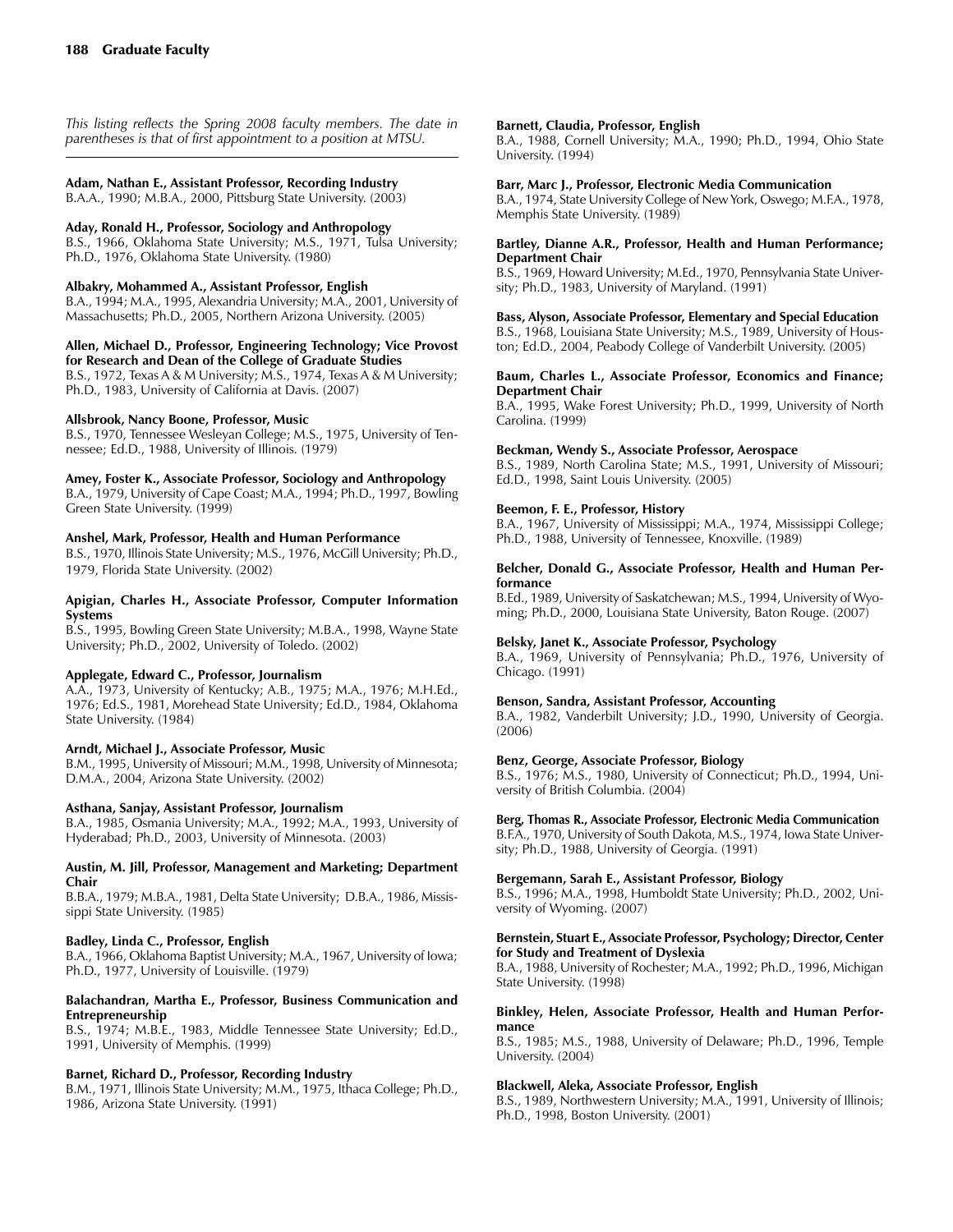#### **Blair, Robert B., Associate Professor, Business Communication and Entrepreneurship**

B.S., 1986, Oral Roberts University; M.B.E., 1987, Middle Tennessee State University; Ph.D., 1993, Louisiana State University. (1996)

#### **Blake, Constance R., Assistant Professor, Nursing**

B.S.N., 1999; M.S.N., 2001, University of Tennessee, Chattanooga. (2008)

### **Blum, Kurt E., Professor, Biology**

A.B., 1961, Hanover College; M.A., 1965, Indiana University; Ph.D., 1968, Florida State University. (1969)

#### **Bodle, John V., Professor, Journalism**

B.A., 1977, San Jose State University; M.S., 1992; Ph.D., 1993, Ohio University. (1993)

#### **Boles, Walter W., Professor, Engineering Technology; Department Chair**

B.S., 1977; M.S., 1978, Virginia Technological University, Blacksburg; Ph.D., 1990, University of Texas, Austin. (2001)

### **Boyer-Pennington, Michelle, Professor, Psychology**

B.A., 1990, Emory University; M.S., 1992; Ph.D., 1995, University of Florida. (1995)

### **Bradley, Patricia, Associate Professor, English**

B.A., 1974, David Lipscomb College; M.A., 1992, Austin Peay State University; Ph.D., 2000, University of Tennessee. (2001)

### **Brantley, Laura B., Assistant Professor, Psychology**

B.A., 1993; M.A., 1997; Ph.D., 2000, University of South Florida. (2004)

#### **Brantley, William, Professor, English**

B.A., 1977; M.A., 1981, Georgia State University; Ph.D., 1991, University of Wisconsin, Madison. (1992)

#### **Bratten, L. Clare, Assistant Professor, Electronic Media Communication** B.A., 1973, Rutgers; M.A., 1995, University of Texas, Austin; Ph.D., 2002, University of Wisconsin, Madison. (2000)

**Bray, Robert, Professor, English**

B.A., 1974; L.L.M., 1976, University of Southwestern Louisiana; Ph.D., 2002, University of Mississippi. (1994)

### **Breault, Kevin D., Professor, Sociology and Anthropology**

B.A., 1978, Reed College; M.A., 1983, University of Washington; Ph.D., 1986, University of Chicago. (1999)

#### **Brewer, Gaylord, Professor, English**

B.A., 1985, University of Louisville; M.A., 1988; Ph.D., 1992, Ohio State University. (1993)

### **Brinthaupt, Thomas M., Professor, Psychology**

B.S., 1980, State University of New York; M.A., 1984, St. Bonaventure University; Ph.D., 1989, University of Pittsburgh. (1990)

#### **Brown, Heather J., Associate Professor, Engineering Technology**

B.S., 1997; M.S., 1998; Ph.D., 2001, Tennessee Technological University. (2001)

#### **Bullington, Kimball E., Associate Professor, Management and Marketing**

B.S., 1981, University of Oklahoma; M.S., 1989, Auburn University; Ph.D., 1996, Mississippi State University. (1998)

#### **Bundage, Raphael B., Professor, Music**

B.M.E., 1975; B.M., 1976, Texas Christian University; M.M., 1983; D.M.A., 1986, Eastman School of Music. (1985)

#### **Burke, Beverly G., Associate Professor, Psychology**

B.A., 1974; M.S., 1975, University of Southern Mississippi; M.S., 1981; Ph.D., 1994, Auburn University. (1991)

#### **Burriss, Kathleen Glascott, Professor, Elementary and Special Education**

B.A., 1972, State University of New York, Fredonia; M.S., 1975, State University of New York, Buffalo; Ed.D., 1992, Arizona State University. (1992)

#### **Burriss, Larry L., Professor, Journalism**

B.A., 1971; M.A., 1972, Ohio State University; M.A. 1978, University of Oklahoma; Ph.D., 1983, Ohio University; J.D., 2006, Concord Law School. (1979)

### **Butler, Kyle, Assistant Professor, Educational Leadership**

B.S., 1997; M.S., 2000, Eastern Illinois University; Ph.D., 2004, Southern Illinois University. (2004)

#### **Butler, Ralph M., Professor, Computer Science**

B.S., 1976, Tennessee Technological University; M.S., 1981; Ph.D., 1985, University of Missouri, Rolla. (2000)

#### **Bynum, Tommy L., Assistant Professor, History**

B.S., 1993, Barton College; M.A., 1995, Clark Atlanta University. (2006)

### **Cain, Jimmie, Professor, English**

B.A., 1979, Southeastern Louisiana University; M.A., 1982, University of Mississippi; Ph.D., 1996, Georgia State University. (1996)

#### **Calder, James E., Professor, Elementary and Special Education**

B.S., 1968, Murray State University; M.Ed., 1971, University of Louisville; Ed.S., 1972, University of Florida; Ed.D., 1982, University of Alabama. (1991)

### **Campbell, A. Ann, Professor, Elementary and Special Education**

B.S., 1969; M.S., 1970, University of Tennessee; Ed.D., 1977, Memphis State University. (1981)

### **Campbell, Mary Judy, Professor, Nursing**

Diploma in Nursing, 1967, Baptist Hospital School of Nursing; B.S.N., 1969, University of Kentucky; M.S., 1973, University of Alabama, Birmingham; Ed.S., 1997; Ph.D., 2006, Middle Tennessee State University. (1988)

#### **Canak, William L., Professor, Sociology and Anthropology**

B.A., 1970, University of Wisconsin, Milwaukee; M.S., 1975; Ph.D., 1981, University of Wisconsin, Madison. (1994)

#### **Caputo, Jennifer L., Associate Professor, Health and Human Performance**

B.A., 1994, Connecticut College; M.S., 1996; Ph.D., 2000, University of North Carolina, Greensboro. (2000)

### **Carter, William Craig, Associate Professor, Sociology and Anthropology**

B.A., 1994, William Penn College; M.A., 1996; Ph.D., 2000, Louisiana State University. (2003)

#### **Casal, Elvira, Associate Professor, English**

B.A., 1976, Tulane University; M.A., 1977, University of Michigan; Ph.D., 1993, Vanderbilt University. (1996)

### **Chappell, Michaele F., Professor, Mathematical Sciences**

B.S., 1981; M.S.T., 1983, Georgia Southern College; Ph.D., 1991, Florida State University. (2001)

### **Chen, Chong, Professor, Engineering Technology**

B.S., 1982, Hebei Institute of Technology; M.S., 1984, Tianjin University; Ph.D., 1990, University of Kentucky. (1990)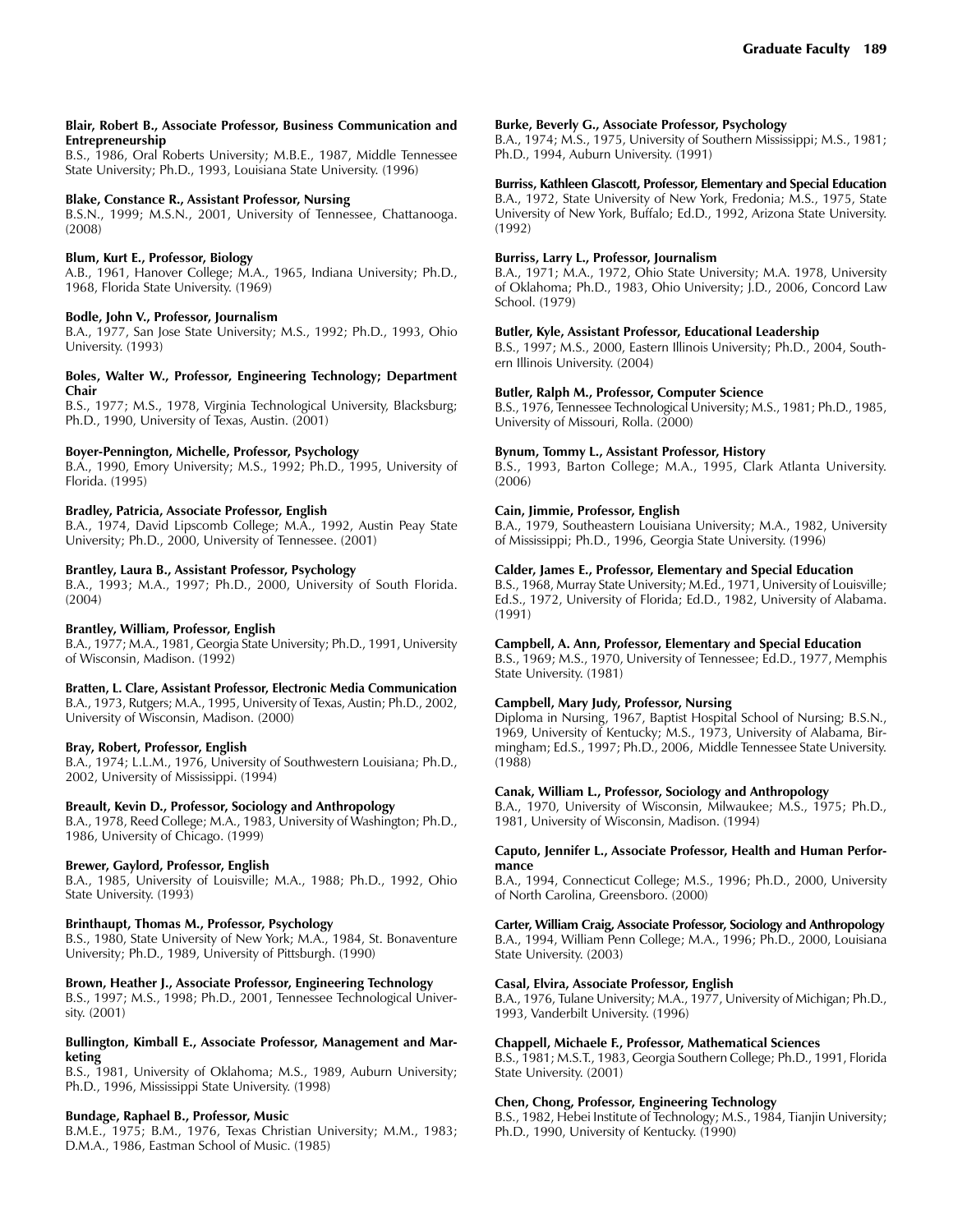### **Chong, Ngee Sing, Associate Professor, Chemistry**

B.A., 1981, Hanover College; M.S., 1986, Iowa State University; Ph.D., 1991, University of Georgia. (1998)

#### **Church, Curtis K., Professor, Mathematical Sciences**

B.A., 1974; M.A., 1976; Ph.D., 1978, University of South Florida. (1986)

#### **Clark, Carol P., Professor, Computer Information Systems**

B.S., 1983, Campbellsville College; M.S., 1985; Ph.D., 1990, Northwestern University. (1988)

**Clark, Leigh Anne, Assistant Professor, Management and Marketing** B.A., 1988, Mississippi State University; J.D., 1992, Emory University; Ph.D., 2007, Southern Illinois University, Carbondale. (2007)

#### **Clark, W. Jeff, Professor, Computer Information Systems**

B.A., 1975; M.A., 1977, Scarritt College; M.B.A., 1983, Northern Illinois University; Ph.D., 1989, Northwestern University. (1988)

### **Clark, W. Randall, Assistant Professor, Management and Marketing**

B.S., 1991, Middle Tennessee State University; M.M.R., 1992, University of Georgia; Ph.D., 2002, Georgia State University. (2005)

### **Clayton, Maria, Associate Professor, English**

B.A., 1973, North Carolina State University; M.A., 1979, California State University; D.A., 1998, Middle Tennessee State University. (1995)

### **Cobb, Vincent A., Professor, Biology**

B.A., 1987, University of Tennessee; M.S., 1989, University of Texas at Tyler; Ph.D., 1994, Idaho State University. (2002)

#### **Colclough, Scott H., Professor, Health and Human Performance**

B.S., 1971, Campbell University; M.A.E., 1972, East Carolina University; D.A., 1986, Middle Tennessee State University. (1998)

#### **Collier, Cosette R., Professor, Recording Industry**

B.F.A., 1985; M.A., 1992, Memphis State University. (1993)

#### **Comas, James N., Associate Professor, English**

B.A., 1975, University of Utah; M.S., 1981; Ph.D., 1987, University of Southern California. (2006)

#### **Compton, William C., Professor, Psychology**

B.A., 1977, Northern Illinois University; M.A., 1982, University of Nebraska, Omaha; Ph.D., 1987, George Peabody College of Vanderbilt University. (1989)

#### **Conard, Rebecca A., Professor, History**

B.S., 1973, California State Polytechnic University; M.A., 1976, University of California, Los Angeles; Ph.D., 1984, University of California, Santa Barbara. (1998)

#### **Conley, Patrick C., Assistant Professor, Foreign Languages and Literatures**

A.B., 1969; A.M., 1974, Indiana University; M.A., 1980; Ph.D., 1995, University of Tennessee. (1986)

#### **Crabtree, William, Assistant Professor, Recording Industry**

B.S., 1990, Middle Tennessee State University; M.E., 2004, Cambridge College. (2006)

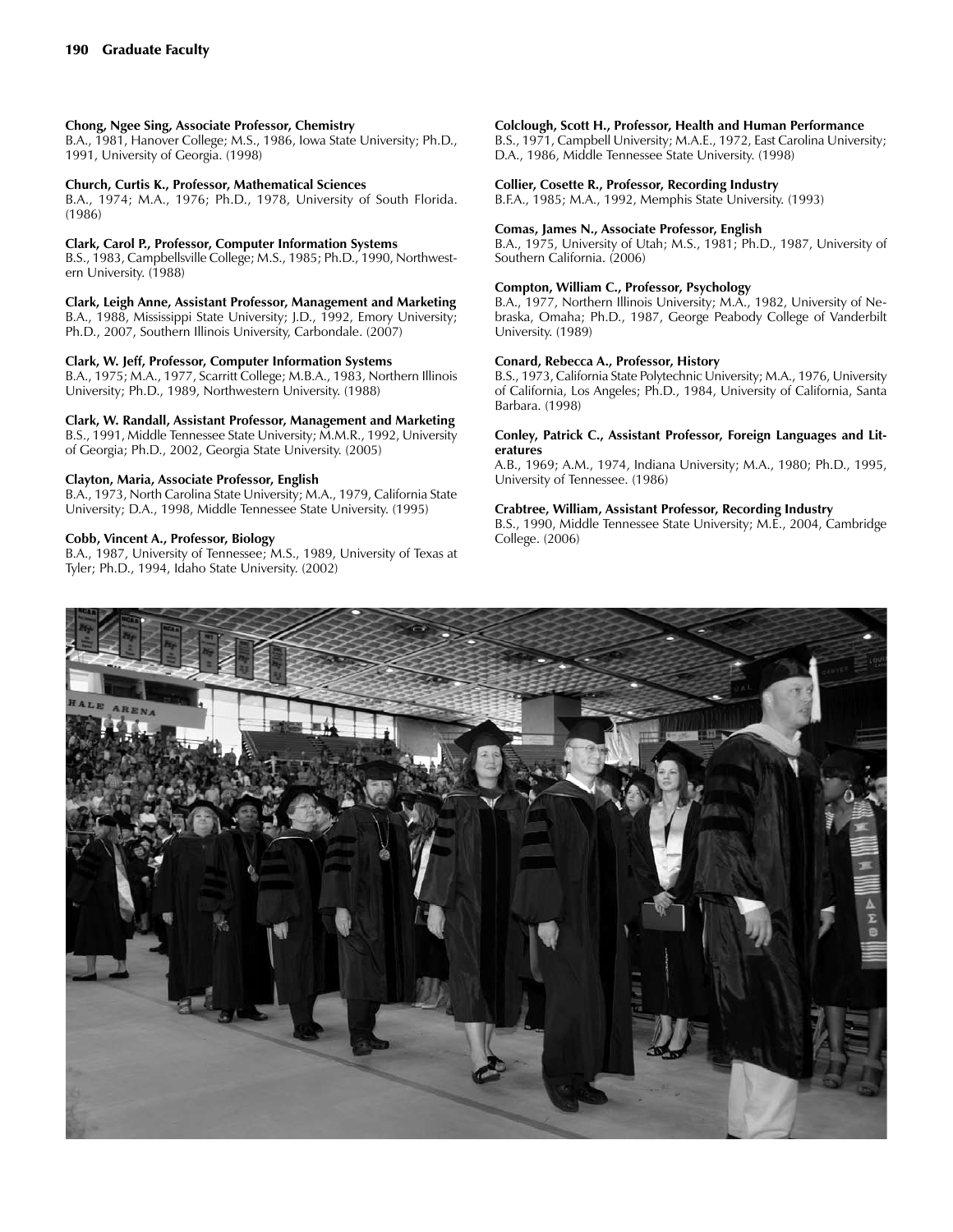### **Craig, Dorothy Valcarcel, Professor, Educational Leadership**

B.S., 1986; M.A.Ed., 1988, East Carolina University; Ed.S., 1995, Middle Tennessee State University; Ed.D., 1997, Tennessee State University, Postdoctoral Studies in ESL, University of Memphis. (1996)

### **Craig, Paul A., Professor, Aerospace**

B.S., 1979; M.Ed., 1980; Ed.S., 1995, Middle Tennessee State University; Ed.D., 1998, Tennessee State University. (1993)

### **Cripps, Alfred H., Professor, Computer Science**

B.S., 1974; M.S., 1975, Middle Tennessee State University; Ph.D., 1980, University of Tennessee. (1981)

#### **Cunningham, Peter H., Professor, Health and Human Performance; Interim Associate Dean, College of Graduate Studies**

B.S., 1976, Austin Peay State University; M.A., 1977, Murray State University; Re.D., 1985, Indiana University. (1991)

### **Da, Jun, Associate Professor, Foreign Languages and Literatures**

B.S., 1985, Shanghai Jiano Tong University; M.A., 1993, Ohio University; Ph.D., 2000, University of Texas. (2000)

### **Daicoff, Barbara A., Associate Professor, Nursing**

B.S.N., 1970, Indiana University; M.N., 1976; Ph.D., 1993, University of Florida. (2007)

### **Dansby, Virginia S., Professor, Psychology**

B.A., 1969, Davis and Elkins College; A.M., 1973; M.A., 1982; Ed.D., 1989, West Virginia University. (1989)

#### **Davis, Teresa L., Associate Professor, Psychology**

B.B.A., 1981, University of Richmond; M.S., 1988; Ph.D., 1992, University of Florida. (1993)

### **Demé, Mamit, Associate Professor, Economics and Finance**

B.B.A., 1974, Western Illinois University; M.P.P.A., 1979; M.A., 1980, Jackson State University; Ph.D., 1990, University of Texas, Austin. (1990)

### **DePrince, Albert E., Jr., Professor, Economics and Finance**

B.A., 1963, Bucknell University; M.A., 1965, University of Michigan; Ph.D., 1978, New York University. (1991)

### **Detmer, Carol M., Associate Professor, Human Sciences**

B.S., 1969, University of Wisconsin; M.A., 1981, Western Kentucky University; Ed.D., 1985, East Texas State University. (1998)

**Detmer, Richard C., Professor, Computer Science; Department Chair** B.S., 1966, University of Kentucky; M.A., 1970; Ph.D., 1972, University of Wisconsin, Madison. (1998)

#### **Diaz-Ortiz, Oscar A., Associate Professor, Foreign Languages and Literatures**

B.A., 1986, Universidad Incca de Colombia; M.A., 1994, Kansas State University; Ph.D., 1997, Arizona State University. (1998)

### **Ding, Wandi, Assistant Professor, Mathematical Sciences**

B.S., 1998, Normal College of Qingdao University, China; M.S., 2001, Ocean University of Qingdao, China; Ph.D., 2006, University of Tennessee, Knoxville. (2007)

### **DiVincenzo, John P., Professor, Chemistry**

B.A., 1987; M.S., 1993; Ph.D., 1996, University of Delaware. (1996)

### **Dong, Zhijhiang, Assistant Professor, Computer Science**

B.S., 1994; M.S., 1997, Huazong University of Science and Technology; Ph.D., 2006, Florida International University. (2006)

#### **Donovan, Ellen, Professor, English**

B.A., 1978; M.A., 1980, Portland State University; Ph.D., 1988, University of Wisconsin, Madison. (1990)

### **Donovan, Kevin, Professor, English**

B.A., 1978, Boston College; M.A., 1980; Ph.D., 1987, University of Wisconsin, Madison. (1989)

#### **Dornan, Wayne A., Associate Professor, Aerospace**; **Department Chair**

B.A., 1982, Concordia University; M.S., 1985; Ph.D., 1989, University of Newfoundland. (2003)

### **Dougan, John M., Associate Professor, Recording Industry**

B.A., 1994, Westfield State College; M.A., 1990; Ph.D., 2001, College of William and Mary. (2001)

**Downs, Kevin M., Associate Professor, Agribusiness and Agriscience**

B.S., 1995; M.S., 1997, University of Florida; Ph.D., 2000, Auburn University. (2000)

#### **Dubek, Laura, Associate Professor, English**

B.A., 1990; M.A., 1993, University of Nebraska-Omaha; Ph.D., 2001, University of Iowa. (2002)

#### **DuBois, John D., Professor, Biology**

B.S., 1978, Baldwin-Wallace College; M.S., 1980; Ph.D., 1983, Miami University. (1989)

### **Dunlap, Norma K., Associate Professor, Chemistry**

B.S., 1977, Eastern College, PA; Ph.D., 1985, University of Wyoming. (1998)

#### **Eaker, Robert E., Professor, Educational Leadership**

B.S., 1968, University of Chattanooga; M.Ed., 1970, University of Tennessee, Chattanooga; Ed.D., 1972, University of Tennessee. (1972)

### **Eff, E. Anthon, Associate Professor, Economics and Finance**

B.A., 1981, University of Louisville; Ph.D., 1989, University of Texas, Austin. (1990)

#### **Eller, Jackie L., Professor, Sociology and Anthropology; Interim Department Chair**

B.S., 1974, Phillips University; M.S., 1977; Ph.D., 1978, Oklahoma State University. (1985)

### **Ellis, Cheryl Slaughter, Professor, Health and Human Performance**

B.S., 1974; M.S.T., 1975, Jackson State University; M.S., 1980, University of Southern Mississippi; Ph.D., 1982, University of Tennessee. (1985)

### **Elrod-Erickson, Matthew J., Associate Professor, Biology**

B.S., 1991, University of Texas, Austin; Ph.D., 1998, Massachusetts Institute of Technology. (2000)

# **Emery, Beth C., Professor, Human Sciences**

B.S., 1975, University of Maine; M.S., 1983; Ph.D., 1987, Oregon State University. (1985)

#### **Enderson, Mary C., Associate Professor, Mathematical Sciences**

B.S., 1985; M.S., 1990, Old Dominion University; Ph.D., 1995, University of Georgia. (1999)

#### **Ervin, M. Gore, Professor, Biology**

B.S., 1976; M.S., 1978, Middle Tennessee State University; Ph.D., 1982, Mississippi State University. (1997)

#### **Eveland-Sayers, Brandi, Assistant Professor, Health and Human Performance**

B.S., 2000; M.S., 2001, University of North Alabama; Ph.D., 2006, Middle Tennessee State University. (2006)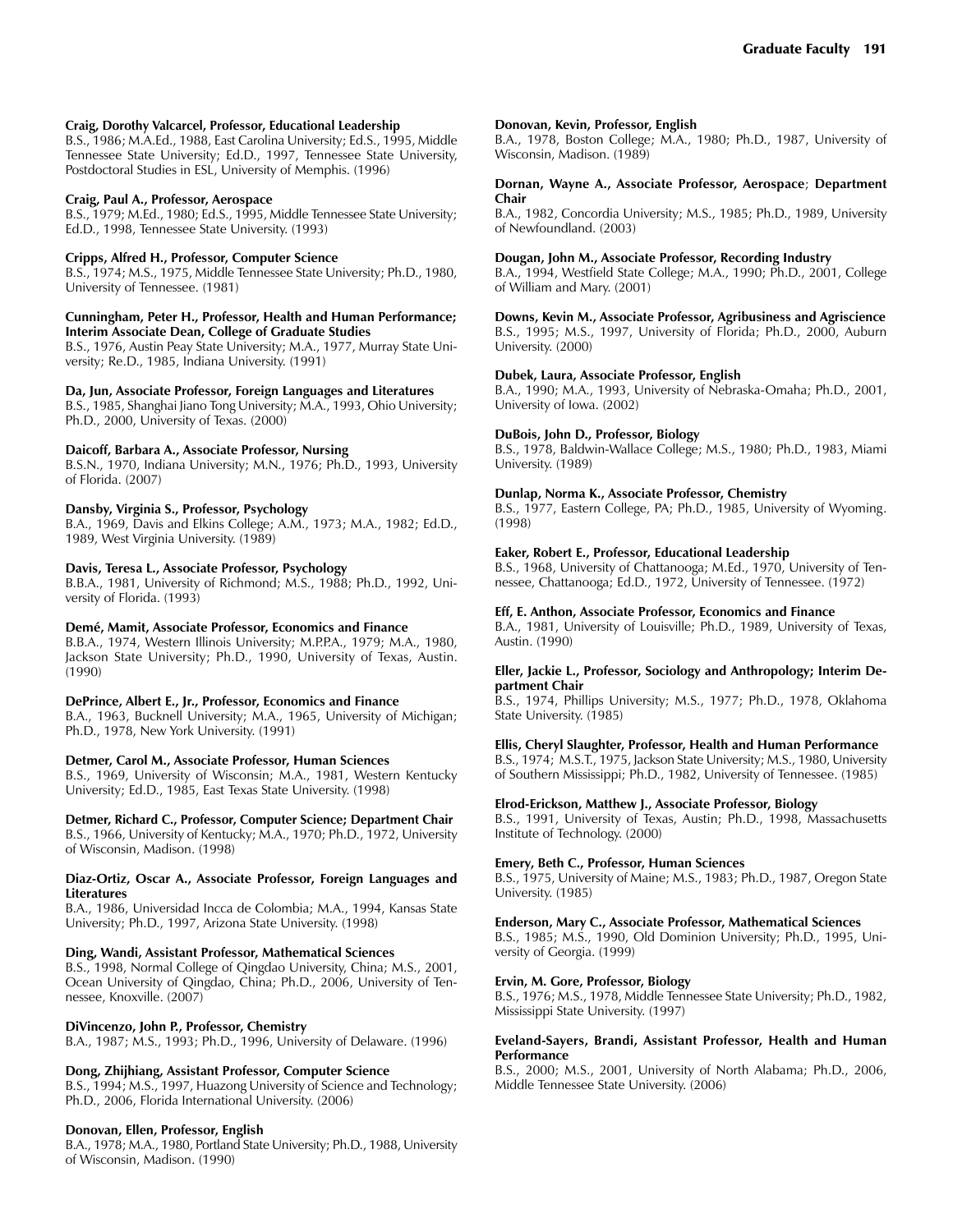**Farley, Richard S., Associate Professor, Health and Human Performance** B.A., 1984; M.S., 1990, Western Kentucky University; Ph.D. 1999, University of Alabama. (2000)

### **Farone, Anthony L., Professor, Biology**

B.S., 1984, Pennsylvania State University; M.S., 1988; Ph.D., 1992, Miami University. (1995)

#### **Fayissa, Bichaka, Professor, Economics and Finance; Director, INROADS**

B.S., 1971, Haile Selassie I University; M.S., 1976; M.A., 1981; Ph.D., 1982, University of Tennessee. (1980)

#### **Ferrara, Ronald J., Professor, Aerospace**

B.A., 1968, University of Connecticut; A.S., 1979, Western Kentucky University; M.S., 1982; Ed.D., 1992, University of Kentucky. (1985)

#### **Fischer, Paul D., Professor, Recording Industry**

B.S., 1979, Northwestern University; M.A., 1981; Ph.D., 1995, Bowling Green State University. (1996)

### **Fleming, Michael S., Assistant Professor, Recording Industry**

B.A., 1994, Carlton College; M.M., 2001, McGill University. (2004)

#### **Foley, Sean Ezra, Assistant Professor, History**

B.A., 1996; M.A., 2000; Ph.D., 2005, Georgetown University. (2006)

#### **Foote, David A., Associate Professor, Management and Marketing**

B.A., 1975, Roberts Wesleyan College; M.B.A., 1993; Ph.D., 1999, University of Kentucky. (1999)

### **Foroudastan, Saeed, Associate Dean, College of Basic and Applied Sciences**

B.S., 1980; M.S., 1981; Ph.D., 1987, Tennessee Technological University. (1996)

#### **Foster, Martha, Associate Professor, History**

B.A., 1967, Colorado State University; M.A., 1991, Montana State University; Ph.D., 2000, University of California, Los Angeles (2001)

#### **Friedli, Andrienne C., Professor, Chemistry**

B.A., 1984, Rice University; M.S., 1986, Yale University; Ph.D., 1992, University of Texas. (1993)

### **Fromuth, Mary Ellen, Professor, Psychology**

B.A., 1976, West Chester State College; M.S., 1978; Ph.D., 1983, Auburn University. (1989)

#### **Fuller, Dana K., Professor, Psychology**

B.A., 1988, Northeastern State University-Oklahoma; M.S., 1991; Ph.D., 1994, University of Oklahoma. (1994)

#### **Gambill, Stanley E., Professor, Computer Information Systems; Department Chair**

B.S., 1983; M.I.S., 1983, Arkansas State University; Ph.D. ,1992, Memphis State University. (1992)

#### **Gardner, Justin G., Assistant Professor, Agribusiness and Agriscience**

B.S, 1996, University of Tennessee, Martin; M.S., 2002, University of Tennessee, Knoxville; Ph.D., 2007, University of Illinois, Urbana-Champaign. (2007)

### **Garrison, Ellen B., Associate Professor, History**

B.A., 1965, Queens College; M.A., 1966; Ph.D., 1981, Stanford University. (1989)

### **Geoghagan, Angel D., Assistant Professor, Criminal Justice Administration**

B.S., 1998; M.S., 2000, University of Tennessee, Chattanooga; Ph.D., 2007, University of Tennessee, Knoxville. (2007)

### **Gilbert, Jacqueline, Professor, Management and Marketing**

B.B.A., 1983, University of Texas, Austin; M.B.A., 1991; Ph.D., 1995, University of Houston. (1996)

### **Gilbert, Linda Arms, Associate Professor, Educational Leadership**

B.S., 1972; M.A.T., 1979; Ed.S., 1991, Middle Tennessee State University; Ed.D., 1997, Tennessee State University. (2004)

#### **Givens, Gregory E., Assistant Professor, Economics and Finance**

B.S., 2000, Wake Forest University; Ph.D., 2005, University of North Carolina. (2005)

#### **Goldberg, Nancy S., Professor, Foreign Languages and Literatures**

B.A., 1971; M.S., 1973, University of Wisconsin, Madison; M.A., 1985; Ph.D., 1987, Vanderbilt University. (1988)

#### **Gore, David W., Associate Professor, Engineering Technology**

B.S., 1967, Georgia Institute of Technology; M.S., 1970, Florida Institute of Technology. (2000)

# **Gower, Diane S., Associate Professor, Elementary and Special Education**

B.A., 1966; M.A.E., 1967, Northwestern State University; Ed.D., 1977, University of Tennessee. (1991)

### **Graddy, Duane B., Professor, Economics and Finance**

B.S., 1964; M.S., 1965, University of Tennessee; M.A., 1969; Ph.D., 1974, Lehigh University. (1972)

#### **Graham, Stacey R., Assistant Professor, History**

B.A., 1998, University of Michigan; M.A., 2001; Ph.D., 2005, University of California. (2007)

### **Gray, Helen, Assistant Professor, Health and Human Performance**

B.S., 1996, Averett University; M.S., 2000, North Carolina State University; Ph.D., Indiana University. (2006)

#### **Green, Lisa A., Associate Professor, Mathematical Sciences**

B.A., 1994, Goucher College; M.S., 1996; Ph.D., 2000, Georgia Institute of Technology. (2001)

#### **Greer, Timothy H., Associate Professor, Computer Information Systems**

B.S., 1990, Southwest Missouri State University; M.S., 1992, Murray State University; Ph.D., 1999, University of Mississippi. (1999)

### **Haas, Louis B., Professor, History**

B.A., 1979, University of Southern Indiana; M.S., 1982, Ohio State University; Ph.D., 1990, University of Illinois. (2001)

### **Hague, Angela, Professor, English**

B.A., 1972, Florida State University; M.A., 1975, University of Florida; Ph.D., 1979, Florida State University; M.A., 1981, University of Sussex. (1981)

### **Hamilton, Gloria J., Professor, Psychology**

B.A., 1968; M.A., 1971, Middle Tennessee State University; Ph.D., 1985, George Peabody College of Vanderbilt University. (1991)

### **Hampton, Lynn, Assistant Professor, Sociology and Anthropology**

B.A., 1992, Wellesley College; M.A., 1998; Ph.D., 2006, Vanderbilt University. (2004)

#### **Handy, Scott T., Associate Professor, Chemistry**

B.S., 1991, University of Iowa; Ph.D., 1996, Indiana University. (2005)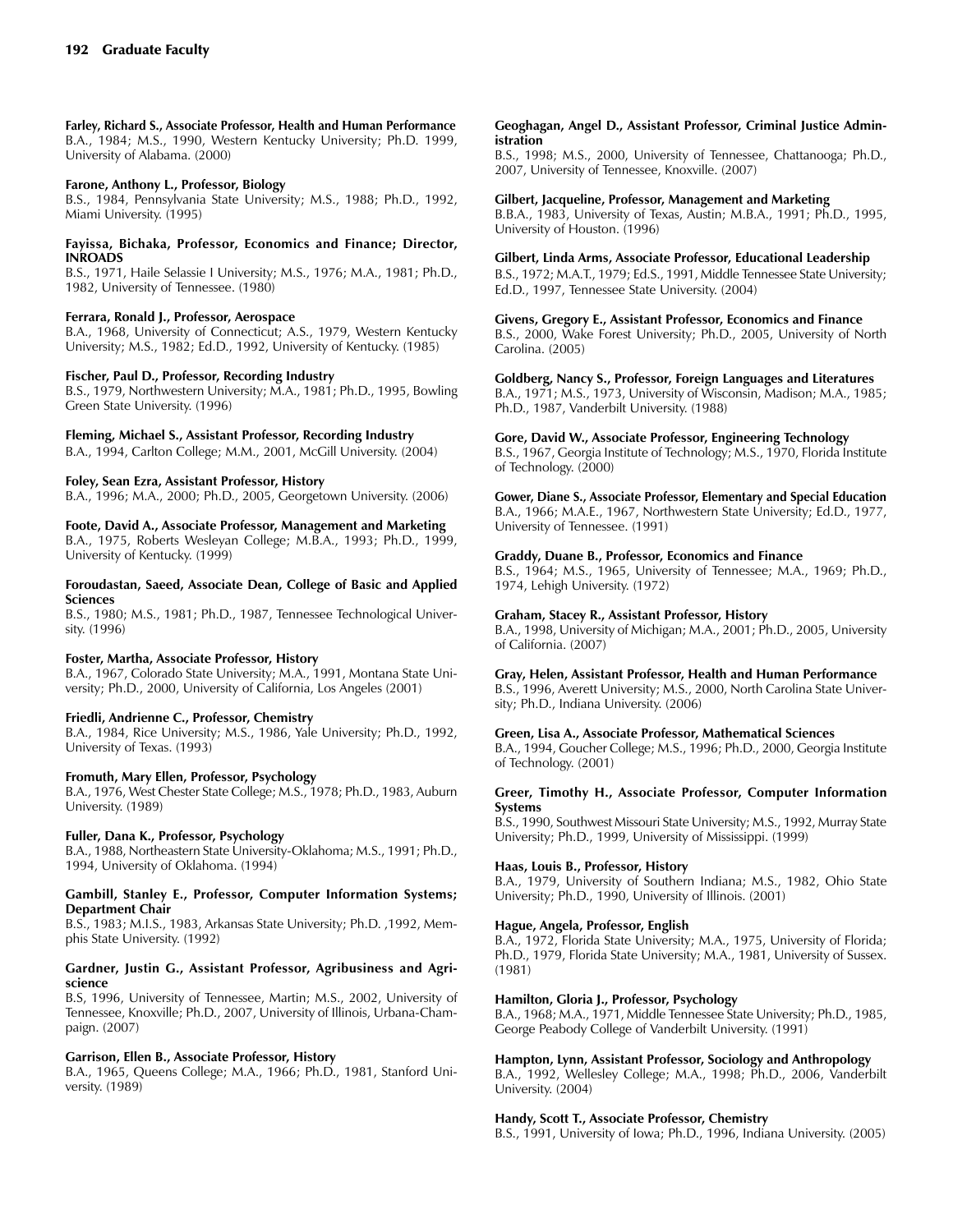### **Hannah, Richard L., Professor, Economics and Finance**

B.A., 1973, University of Tennessee, Chattanooga; B.A., 1974; M.A., 1976, Middle Tennessee State University; Ph.D., 1981, University of Utah. (1992)

#### **Harrington, Jeannie J., Associate Professor, Accounting**

B.S., 1983, Murray State University; C.P.A., 1980; M.B.A., 1988; Middle Tennessee State University; Ph.D., 1995, University of Kentucky. (1988)

### **Harris, Christopher R., Professor, Electronic Media Communication**

B.F.A., 1969, Rochester Institute of Technology; M.A., 1991, University of Alabama. (1991)

### **Hart, James B., Associate Professor, Mathematical Sciences**

B.A., 1986, Hendrix College; M.S., 1988; Ph.D., 1991, Vanderbilt University. (1991)

### **Haseleu, Christian L., Professor, Recording Industry; Department Chair**

B.A., 1972, University of the Pacific; M.A., 1976, San Francisco State University. (1978)

#### **Hausler, Joel W., Professor, Educational Leadership**

B.S., 1976; M.Ed., 1981, University of Tennessee, Chattanooga; Ed.D., 1985, Oklahoma State University. (1981)

#### **Hedgepeth, Sonja, Professor, Foreign Languages and Literatures**

B.A., 1974, University of Texas, Austin; M.A.T., 1978, Southwest Texas State University; Ph.D., 1991, Pennsylvania State University. (1985)

#### **Hein, Michael B., Professor, Psychology**

B.A., 1984, University of Northern Iowa; M.S., 1989; Ph.D., 1990, Georgia Institute of Technology. (1990)

#### **Heinrich, Roger W., Associate Professor, Electronic Media Communication**

B.A., 1992; M.A., 1996, Arizona State University; Ph.D., 2001, University of Tennessee. (2001)

#### **Helford, Elyce Rae, Professor, English; Director, Women's Studies**

B.A., 1984, Lake Forest College; M.A., 1990; Ph.D., 1992, University of Iowa. (1992)

#### **Hemby-Grubb, K. Virginia, Associate Professor, Business Communication and Entrepreneurship**

B.S., 1991; M.Ed., 1992; Ph.D., 1995, University of Southern Mississippi. (2004)

#### **Hennington, Amy Harris, Assistant Professor, Computer Information Systems**

B.A., 1998, Mississippi University for Women; M.S., 2004, Middle Tennessee State University; Ph.D., 2007, University of Memphis. (2007)

### **Hibbard, Allen Eugene, Professor, English**

B.A., 1978, American University; M.A., 1982; Ph.D., 1989, University of Washington. (1990)

### **Hill, John, Professor, Recording Industry**

B.M., 1980, Wilfred Laurier University; M.M.U., 1991, McGill University. (1992)

### **Hinote, Brian P., Assistant Professor, Sociology and Anthropology**

B.A., 2000; M.A., 2003; Ph.D., 2007, University of Alabama, Birmingham. (2007)

#### **Hinton, Marcie, Assistant Professor, Journalism**

B.A., 1991, Samford University; M.A., 1995, Murray State University; Ph.D., 2000, University of Tennessee. (2004)

#### **Hixon, Martha, Associate Professor, English**

B.A., 1977; M.A., 1980, Northeast Louisiana University; Ph.D., 1997, University of Southwestern Louisiana. (1999)

### **Hodgson, James M., Professor, Center for the Study and Treatment of Dyslexia**

B.Sc., 1977, London School of Economics; Dipl. (Linguistics), 1978, University of London; M.A., 1979, University of London; Ph.D., 1985, Massachusetts Institute of Technology. (2004)

#### **Hoffschwelle, Mary S., Professor, History**

B.A., 1977, Chatham College; M.A., 1980, College of William and Mary; Ph.D., 1993, Vanderbilt University. (1992)

#### **Holder, Pamela G., Professor, Nursing; Coordinator for Nursing Education, Regents Online Degree Program (RODP)**

B.S.N., 1974; M.S.N., 1979; D.S.N., 1988, University of Alabama, Birmingham. (1999)

#### **Hollings, Marion, Professor, English**

B.S., 1978, Tulane University; M.A., 1984, University of Montana; Ph.D., 1994, University of Arizona. (1994)

### **Holloway, Phillipa E., Associate Professor, History**

B.A., 1990, University of North Carolina, Chapel Hill; M.A., 1994, University of North Carolina, Greensboro; Ph.D., 1999, Ohio State University. (1999)

#### **Holt, Aimee, Assistant Professor, Psychology**

B.S., 1992, Lambuth University; M.A., 1998, Middle Tennessee State University. (2002)

### **Holtzclaw, Robert, Professor, English**

B.S., 1981; M.A., 1985; Ph.D., 1991, University of Tennessee, Knoxville. (1992)

### **Homaifar, Ghassem, Professor, Economics and Finance**

B.A., 1975, Tehran University (Iran); M.S., 1978, State University of New York; M.A., 1981; Ph.D., 1982, University of Alabama. (1982)

#### **Hong, Don, Professor, Mathematical Sciences**

B.S., 1982, Zheijiang Normal University at Ningbo; M.S., 1987, Zheijiang University; Ph.D., 1993, Texas A&M University. (2005)

#### **Hopkirk, Susan, Assistant Professor, English**

B.A., 1993, McMaster University; Ph.D., 2002, University of Alberta. (2004)

### **Howard, James C., Professor, Chemistry**

B.S., 1966, Purdue University; Ph.D., 1977, Cornell University. (1981)

#### **Howard, Larry W., Associate Professor, Management and Marketing**

B.A., 1972; M.B.A., 1988, Western Michigan University; Ph.D., 1993, University of Missouri, Columbia. (1999)

#### **Howard, R. Stephen, Professor, Biology**

B.S., 1985; M.S., 1987, Eastern Kentucky University; Ph.D., 1994, Indiana University. (1994)

#### **Huffman, James O., Professor, Educational Leadership; Department Chair**

B.S., 1966; M.S., 1969; Ed.D., 1972, University of Tennessee. (1974)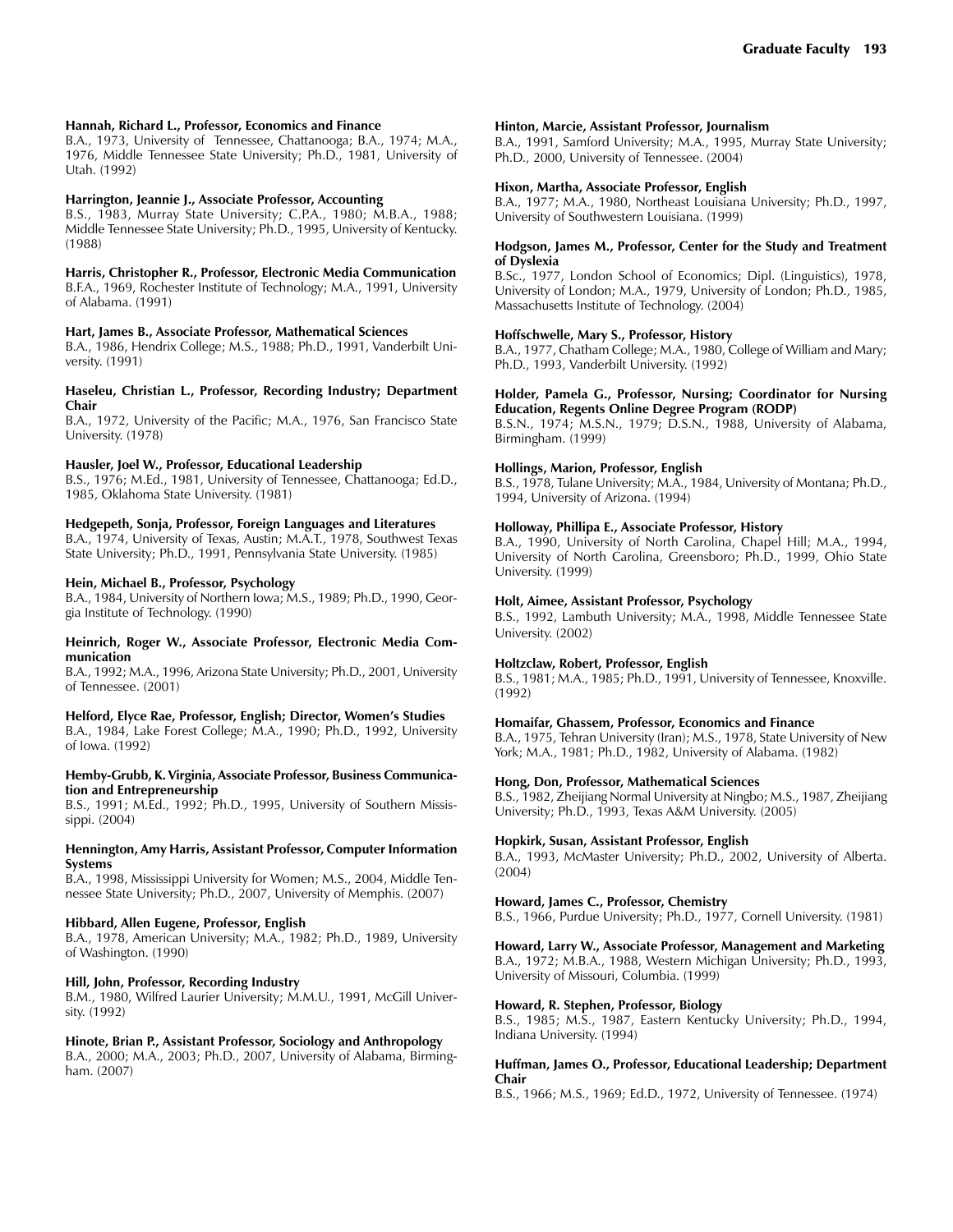### **Hunt, Robert, Professor, History**

A.B., 1974, University of Northern Colorado; M.A., 1979, University of Wyoming; Ph.D., 1988, University of Missouri, Columbia. (1989)

#### **Hutchison, Thomas W., Professor, Recording Industry**

B.S., 1974; M.S., 1991; Ph.D., 1995, Florida State University. (1993)

#### **Ilsley, William H., Professor, Chemistry**

B.A., 1972, Millikin University; M.S., 1974, Xavier University; Ph.D., 1978, Wayne State University; M.S., 1995; M.S., 2003, Middle Tennessee State University. (1984)

### **Iriarte-Gross, Judith M., Professor, Chemistry**

B.S., 1981; M.S., 1984; University of Maryland; Ph.D., 1990, University of South Carolina. (1996)

### **James, Kevin L., Associate Professor, Accounting**

B.B.A., 1991; M.B.A., 1996, Middle Tennessee State University; CPA, 1993; Ph.D., 2000, University of Tennessee. (2000)

#### **Jetton, Amy E., Associate Professor, Biology**

B.A., 1983, University of Tennessee, Knoxville; Ph.D., 1991, Northwestern University. (1994)

### **Jih, Wen-Jang, Professor, Computer Information Systems**

B.S., 1974, National Central University; M.B.A., 1977, National Cheng-Chi University; Ph.D., 1985, University of North Texas. (2003)

### **Johnson, Jason D., Assistant Professor, Mathematical Sciences**

B.S., 1999, University of Central Florida; M.S., 2001, Nova Southeastern University; Ph.D., 2005, Florida State University. (2005)

#### **Johnson, Newtona, Associate Professor, English**

B.A., 1979, Foruah Bay College, University of Sierra Leone; M.A., 1982, Dalhousie University; M.A., 1986, Concordia University; Ph.D., 1997, Emory University. (1998)

#### **Jones, Connie J., Professor, Elementary and Special Education; Department Chair**

B.A., 1975, Fisk University; M.A., 1979; Ed.D., 1988, Tennessee State University. (1988)

#### **Jones, Robert B., Professor, History**

A.B., 1964, University of Virginia; M.A., 1968; Ph.D., 1972, Vanderbilt University. (1970)

#### **Jones, Steven D., Associate Professor, Psychology**

B.A., 1969, University of the South; M.A., 1974, University of Tennessee; Ph.D., 1985, University of Houston. (1993)

#### **Joyce, Tara, Manager of Project Planning for Adolescents and Adults, Center for Study and Treatment of Dyslexia**

B.A., 1976, Drew University; M.S., 1977, Syracuse University; Ed.D., 1988, Harvard University. (1999)

#### **Jubenville, Colby, Associate Professor, Health and Human Performance**

B.A., 1994, Millsaps College; M.S., 1995; Ph.D., 1999, University of Southern Mississippi. (2001)

### **Kalwinsky, Robert K., Associate Professor, Electronic Media Communication**

B.A., 1974, Temple University; M.A., 1993, San Diego State University; Ph.D., 2001, University of Iowa. (2000)

**Kang, Minsoo, Assistant Professor, Health and Human Performance** B.A., 1995; M.A., 1997, Seoul National University; Ph.D., 2004, University of Illinois, Urbana-Champaign. (2004)

#### **Kates, Ron, Associate Professor, English**

B.A., 1989, Emory University; M.A., 1991, Miami University; Ph.D., 1997, Georgia State University. (1997)

### **Kelly, David B., Associate Professor, Psychology**

B.A., 1972, Georgetown University; M.S., 1977, Oklahoma State University; Ph.D., 1984, Texas Technological University. (1985)

### **Kempf, DeAnna S., Associate Professor, Management and Marketing**

B.S., 1984; M.B.A., 1989; Ph.D., 1995, Indiana University. (2002)

# **Kendrick, Donald F., Professor, Psychology**

B.A., 1978, Eastern Washington University; M.A., 1980; Ph.D., 1982, Michigan State University. (1983)

### **Kethley, R. Bryan, Associate Professor, Management and Marketing**

B.S., 1981, Southern Illinois University at Carbondale; M.S., 1988, University of Arkansas; Ph.D., 1997, University of Mississippi. (1997)

#### **Khaliq, Abdul Q., Professor, Mathematical Sciences**

M.S., 1977, Quaid-I-Azam University; M.S., 1980; Ph.D., 1983, Brunel University. (2005)

#### **Khan, Zaf, Assistant Professor, Elementary and Special Education**

B.A., 1989 ; H.D.E., 1990; B.Ed., 1992, University of Durban-Westville Natal; M.S.S.E., 1993, Minot State University; Ed.D., University of South Dakota. (2006)

#### **Kile, Charles O., Jr., Assistant Professor, Accounting**

B.M.E., 1982, Lee University; M.B.A., 1984, Regent University; M.S.B.A., 1990; Ph.D., 1993, Washington University-St. Louis. (2003)

#### **Kim, Jwa Keun, Professor, Psychology**

B.Ed., 1980; M.Ed., 1982, Kyungpook National University; Ph.D., 1989, University of Oklahoma. (1989)

# **Kimmins, Dovie L., Associate Professor, Mathematical Sciences**

B.S., 1980, David Lipscomb College; M.S., 1983, Middle Tennessee State University; Ed.D., 1994, University of Tennessee, Knoxville. (1983)

### **King, Rebecca, Associate Professor, English**

B.A., 1972, Hendrix College; B.S.N., 1976, University of Tennessee Center for Health Sciences; M.A., 1991, Middle Tennessee State University; Ph.D., 1997, University of Tennessee. (1995)

#### **Klein, Christopher C., Associate Professor, Economics and Finance**

B.A., 1976, University of Alabama; Ph.D., 1980, University of North Carolina. (2002)

### **Klerlein, Jacob T., Assistant Professor, Mathematical Sciences**

B.S., 1994, Appalachian State University; M.Ed., 2002; Ph.D., 2006, University of Georgia. (2007)

### **Klukowski, Matthew, Associate Professor, Biology**

B.S., 1993, Loyola University, Chicago; Ph.D., 1998, Indiana University. (1999)

#### **Koritsanszky, Tibor S., Professor, Chemistry**

M.Sc., 1979, Eotvos Lorand University; Ph.D., 1992, Free University of Berlin. (2002)

#### **Korzaan, Melinda L., Assistant Professor, Computer Information Systems**

B.S., 1991; M.S., 1998, Southwest Missouri State University; Ph.D., 2004, University of Arkansas. (2004)

#### **Koski, Timothy R., Associate Professor, Accounting**

B.S., 1982, Arizona State University; M.S., 1986, Southern Methodist University; C.P.A., 1989; Ph.D., 1998, University of Missouri. (2002)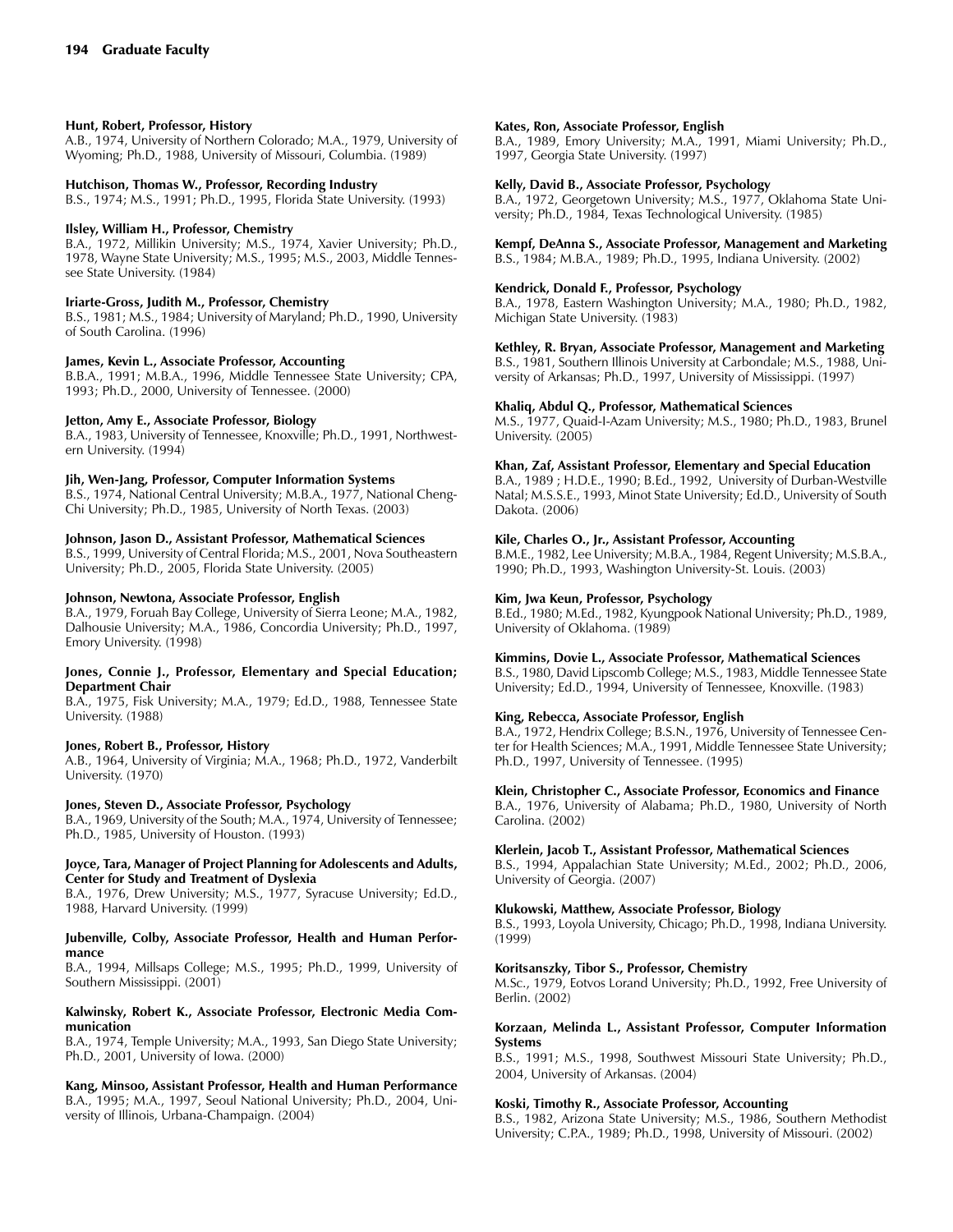#### **Kostkowska, Justyna, Associate Professor, English**

M.A., 1986, University of Maria Curie-Sklodowska; Ph.D., 1995, University of Delaware. (1996)

#### **Langston, William E., Professor, Psychology**

B.A., 1989, University of Houston; Ph.D., 1994, University of Wisconsin, Madison. (1997)

#### **Lavery, David, Professor, English**

B.S., 1971, Clarion University; M.A., 1973, St. Cloud University; Ph.D., 1978, University of Florida. (1993)

#### **Leblond, Jeffrey D., Associate Professor, Biology**

B.S., 1993, University of Massachusetts, Amherst; Ph.D., 1997, University of Tennessee. (2000)

#### **Lee, Jong-Sung, Associate Professor, Computer Information Systems**

B.S., 1977, Yeungnam University; M.B.A., 1983, Central Missouri State University; D.B.A., 1988, Mississippi State University. (1987)

#### **Lee, Leslie Robin, Associate Professor, Psychology**

B.A., 1990; M.Ed., 1992, Delta State University; Ph.D., 1997, Mississippi State University. (2006)

#### **Leone, Janice M., Professor, History**

B.A., 1971, College of St. Scholastica; B.S., 1977; M.A., 1979, Mankato State University; Ph.D., 1989, Ohio State University. (1989)

#### **Lester, Donald L., Associate Professor, Management and Marketing**

B.A., 1976; M.B.A., 1990; Ph.D., 1994, University of Memphis. (2005)

#### **Levine, William, Associate Professor, English**

B.A., 1980, State University of New York, Stony Brook; Ph.D., 1989, Indiana University. (1998)

#### **Lewis, Stephen D., Professor, Business Communication and Entrepreneurship; Department Chair**

B.S., 1974, Tennessee Technological University; M.Ed., 1975, Memphis State University; Ph.D., 1977, University of North Dakota; C.D.P., 1987. (1977)

#### **Li, Cen, Associate Professor, Computer Science**

B.S., 1993, Middle Tennessee State University; M.S., 1995; Ph.D., 2000, Vanderbilt University. (1999)

#### **Lim, Joon Soo, Assistant Professor, Journalism**

B.A., 1994; M.A., 1996, Korea University; Ph.D., 2006, University of Florida. (2006)

#### **Lin, Anhua, Assistant Professor, Mathematical Sciences**

B.S., 1997, University of Science and Technology; M.S., 1999; M.S., 2002; Ph.D., 2003, Johns Hopkins University. (2004)

#### **Littlepage, Glenn E., Professor, Psychology**

B.A., 1969, University of New Mexico; M.S., 1971; Ph.D., 1974, Kansas State University. (1973)

### **Luo, Rong, Associate Professor, Mathematical Sciences**

B.S., 1996; M.S., 1998, University of Science and Technology; Ph.D., 2002, West Virginia University. (2002)

#### **Lutz, Alfred, Professor, English**

B.A., 1982, Tubingen University (FRG); M.A., 1987; Ph.D., 1993, University of Colorado, Boulder. (1998)

#### **Lyons, Leah T., Assistant Professor, Foreign Languages and Literatures**

B.A., 1995, Middle Tennessee State University; M.A., 1997; Ph.D., 2000, Vanderbilt University. (2007)

#### **MacDougall, Preston J., Associate Professor, Chemistry** B.S., 1983; Ph.D., 1989, McMaster University. (1994)

#### **MacLean, Victoria Marie, Associate Professor, Sociology and Anthropology**

B.S., 1982, University of Tulsa; M.A., 1984; Ph.D., 1992, Duke University. (2003)

#### **Magne, Cyrille, Assistant Professor, Psychology**

B.S., 2000; M.S., 2001; Ph.D., 2005, Université Paul Cézanne, Aix-Marseille III. (2007)

### **Marcellus, Jane Berry, Associate Professor, Journalism**

B.A., 1980, Wesleyan University; M.S.J., 1982, Northwestern University; M.A., 1993, University of Arizona; Ph.D., 2004, University of Oregon. (2003)

#### **Marchant, Jennifer, Assistant Professor, English**

B.S., 1985, State University of New York, Brockport; M.S., 1993, State University of New York, Buffalo; M.A., 1996, Tulsa University; Ph.D., 2003, Illinois State University. (2003)

#### **Martin, C. Brenden, Professor, History; Director, Public History Program**

B.A., 1989; M.A., 1991, Middle Tennessee State University; Ph.D., 1997, University of Tennessee. (2001)

#### **Martin, Mary B., Professor, Mathematical Sciences**

B.S., 1979, Middle Tennessee State University; M.S., 1981; Ph.D., 1984, University of North Carolina. (1998) (1998)

#### **McBreen, Theresa M., Associate Professor, Foreign Languages and Literatures**

B.A., 1990, Iona College; M.A., 1992; Ph.D., 1999, Purdue University. (2001)

#### **McCarthy, Patrick, Associate Professor, Psychology**

B.A., 1987, Drake University; M.A., 1990, West Virginia University; Ph.D., 1997, George Mason University. (1999)

#### **McCluskey, Peter, Associate Professor, English**

B.A., 1987, Hendrix College; M.A., 1988, Indiana University; Ph.D., 1998, University of Arkansas. (1999)

#### **McCusker, Kristine M., Associate Professor, History**

B.A., 1987, University of Massachusetts; M.A., 1994, University of Kansas; Ph.D., 2000, Indiana University. (2000)

### **McDaniel, Rhonda, Assistant Professor, English**

A.A., 1983, Miami-Dade Community College; B.M.T., 1986, Shenandoah Conservatory of Music; M.A., 1998, University of Tennessee, Chattanooga; Ph.D., 2003, Western Michigan University. (2003)

#### **McGrew, Linda G., Professor, Business Communication and Entrepreneurship**

B.S., 1972; M.B.E., 1975, Middle Tennessee State University; C.P.S., 1984; Ed.D., 1987, Vanderbilt University. (1979)

#### **McInnis, Leigh Ann, Associate Professor, Nursing**

B.S.N., 1987; M.S.N., 1989, Vanderbilt University; Ph.D., 2005, Touro University. (2005)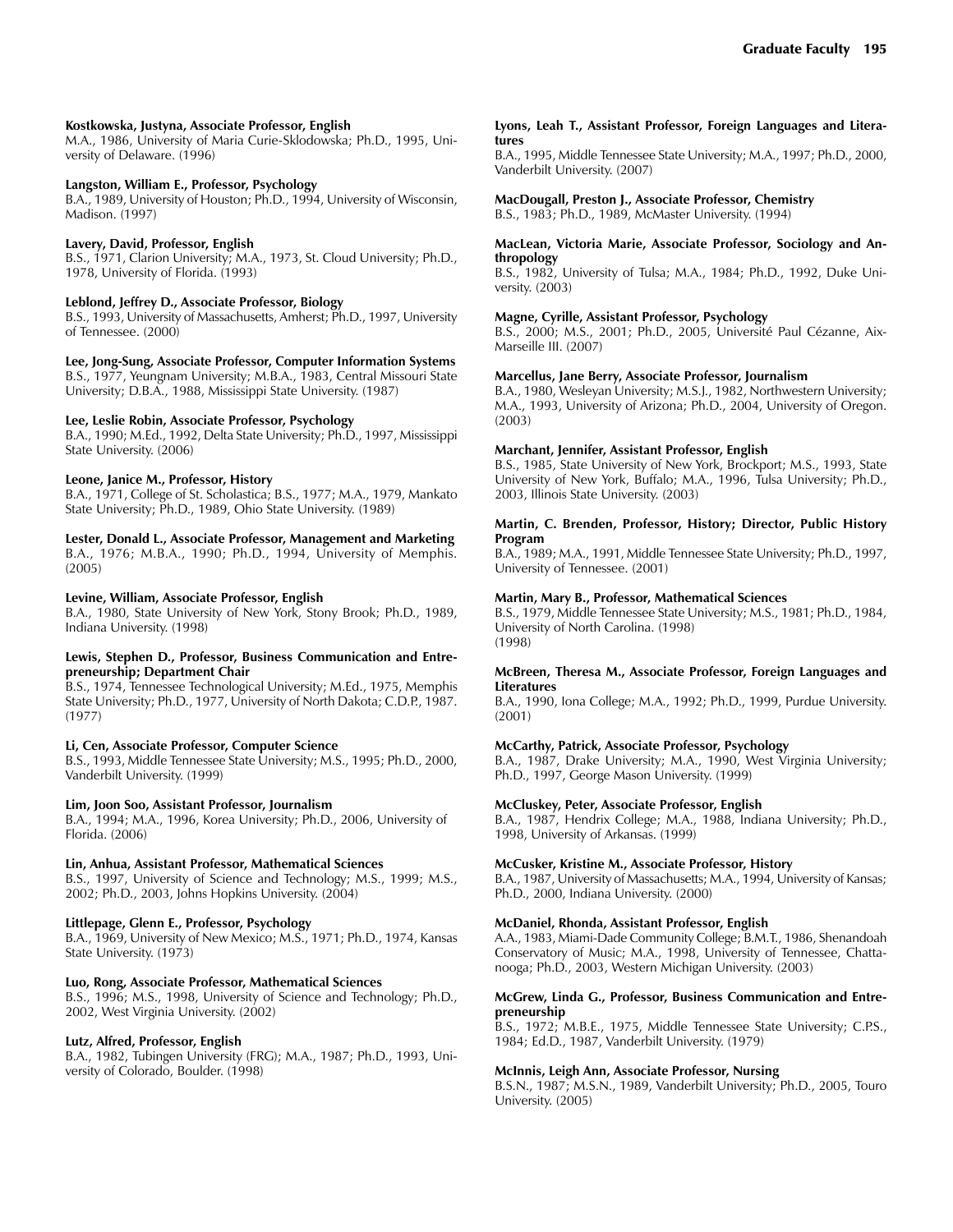### **McKennie, Douglas, Assistant Professor, Recording Industry**

B.A., 1988, Case Western Reserve University; M.M., 1996, McGill University; Ph.D., 2004, University of Surrey. (2006)

### **McSwain, Dwayne N., Assistant Professor, Accounting**

B.S., 1985, University of North Carolina; C.P.A., 1991; M.B.A., 1995, Tarleton State University; Ph.D., 2002, University of Texas. (2003)

### **McWatters, D. Lorne, Professor, History**

B.A., 1970, Simon Fraser College; M.A., 1972, University of Calgary; Ph.D., 1979, University of Florida. (1993)

### **McWhirter, Jamila, Assistant Professor, Music**

B.M., 1989, Southwest Baptist University; M.A., 1995, Central Missouri State University; Ph.D., 2005, University of Missouri. (2005)

# **Melton, Tammy J., Professor, Chemistry**

B.S., 1982, Murray State University; Ph.D., 1986, Texas A&M University. (1999)

**Mertig, Angela, Associate Professor, Sociology and Anthropology**

B.A., 1987, Ripon College; M.A., 1990; Ph.D., 1995, Washington State University. (2004)

### **Michello, Franklin A., Associate Professor, Economics and Finance**

B.S., 1985; M.S., 1987, Middle Tennessee State University; M.A., 1998; Ph.D., 1999, University of Alabama. (1987)

### **Miller, Brian T., Professor, Biology**

B.S., 1980; M.A., 1983, University of Missouri; Ph.D., 1989, Washington State University. (1989)

#### **Miller, L. Diane, Professor, Mathematical Sciences; Director, McNair Scholars Program; Interim Vice Provost for Academic Affairs**

B.S., 1973, University of Tennessee; M.S., 1977, Memphis State University; Ph.D., 1986, University of Missouri. (1993)

### **Mistron, Deborah, Professor, Foreign Languages and Literatures**

B.A., 1972, State University of New York; M.A., 1975, Purdue University; Ph.D., 1982, Indiana University. (2000)

**Moffett III, Richard G., Associate Professor, Psychology; Director, Center for Organizational and Human Resource Effectiveness**

B.A., 1977, University of South Florida; M.S., 1979, Valdosta State College; Ph.D., 1996, Auburn University. (1991)

### **Morgan, Don W., Professor, Health and Human Performance**

B.M.E., 1975, Northwestern University; M.S., 1981, University of Tennessee, Knoxville; Ph.D., 1988, Arizona State University. (2004)

#### **Morris, Richard E., Associate Professor, Foreign Languages and Literatures**

B.A., 1990, Cornell College; M.A., 1992; Ph.D., 1998, Ohio State University. (1998)

**Morris, Steven A., Associate Professor, Computer Information Systems** B.A., 1989; Ph.D., 1999, Auburn University. (1999)

### **Moseley, Aubrey H., Professor, Educational Leadership**

B.S., 1957, Troy State College; M.A., 1964; Ed.D., 1966, University of Alabama. (1966)

**Mpoyi, Richard T., Associate Professor, Management and Marketing** B.A., 1981, University of Kinshasa, Congo; M.B.A., 1991, Western Illinois University; D.B.A., 1997, Southern Illinois University. (1998)

**Mullane, John V., Associate Professor, Management and Marketing** B.S., 1983, Wayne State College; Ph.D., 1995, Arizona State University. (1996)

### **Mullen, Dennis Michael, Professor, Biology**

B.S., 1982, Oregon State University; M.S., 1985, University of Maine; Ph.D., 1991, Michigan State University. (1991)

#### **Murtaza, Mirza B., Associate Professor, Computer Information Systems**

B.S., 1981; LL.B., 1984, Lucknow University; M.B.A., 1989, California State University; Ph.D., 1993, University of Houston. (1999)

### **Nasab, Ahad S., Professor, Engineering Technology**

B.S., 1980, California State University, Northridge; M.S.M.E., 1981; Ph.D., 1987, Georgia Institute of Technology. (1991)

### **Nelson, Lynn A., Associate Professor, History**

B.A., 1989, University of Chicago; M.A., 1991, University of Kansas; Ph.D., 1998, College of William and Mary. (1999)

#### **Nelson, Millicent F., Assistant Professor, Management and Marketing**

B.S., 1977, Lane College; M.B.A., 1979; Ph.D., 2003, Oklahoma State University. (2004)

#### **Neth, Michael James, Professor, English**

B.A., 1980, Wichita State University; M.A., 1981; M.Phil, 1985; Ph.D., 1990, Columbia University. (1990)

#### **Newman, Deborah W., Professor, Criminal Justice Administration; Department Chair**

B.S., 1973, University of North Alabama; M.S., 1977; Ed.D., 1982, Mississippi State University; J.D., 1985, University of Alabama School of Law. (1990)

#### **Nichols, Mary Lynn, Professor, Electronic Media Communication**

B.S., 1982, Clarion State College; M.S., 1983, Clarion University of Pennsylvania; Ph.D., 1994, University of North Carolina, Chapel Hill. (1992)

### **Nies, Carol Reiner, Associate Professor, Music**

B.M., 1979, University of Miami; M.M., 1981, Yale University; D.M.A., 2001, University of Cincinnati. (2001)

### **Noggle, Chad A., Assistant Professor, Psychology**

B.A., 2003, University of Illinois, Springfield; M.A., 2004; Ph.D., 2006, Ball State University. (2008)

**Nogueira, Soraya, Associate Professor, Foreign Languages and Literatures**

B.A., 1983, Catholic University of Mina Gerais, Brazil; B.A., 1986, Federal University of Goias, Brazil; Ph.D., 1999, Vanderbilt University. (1999)

### **Ooi, Beng Guat, Associate Professor, Chemistry**

B.S., 1983; Ph.D., 1988, Monash University, Australia. (1999)

### **Ostrowski, Carl, Associate Professor, English**

B.A., 1990, Wayne State University; M.A., 1992, University of Tennessee, Knoxville; Ph.D., 1997, University of South Carolina. (1999)

### **Otter, Ryan R., Assistant Professor, Biology**

B.S., 2001; M.S.Ed., 2002, Michigan State University; Ph.D., 2006, Clemson University. (2007)

### **Owens, Mark F., Assistant Professor, Economics and Finance**

B.S., 2001, St. Vincent College; M.A., 2002, Ohio State University; Ph.D., 2006, Ohio State University. (2006)

### **Owusu, Andrew, Assistant Professor, Health and Human Performance**

B.S., 1996, University of Alabama; M.S.Ed., 1998, Wayne State University; Ph.D., 2004, Middle Tennessee State University. (2004)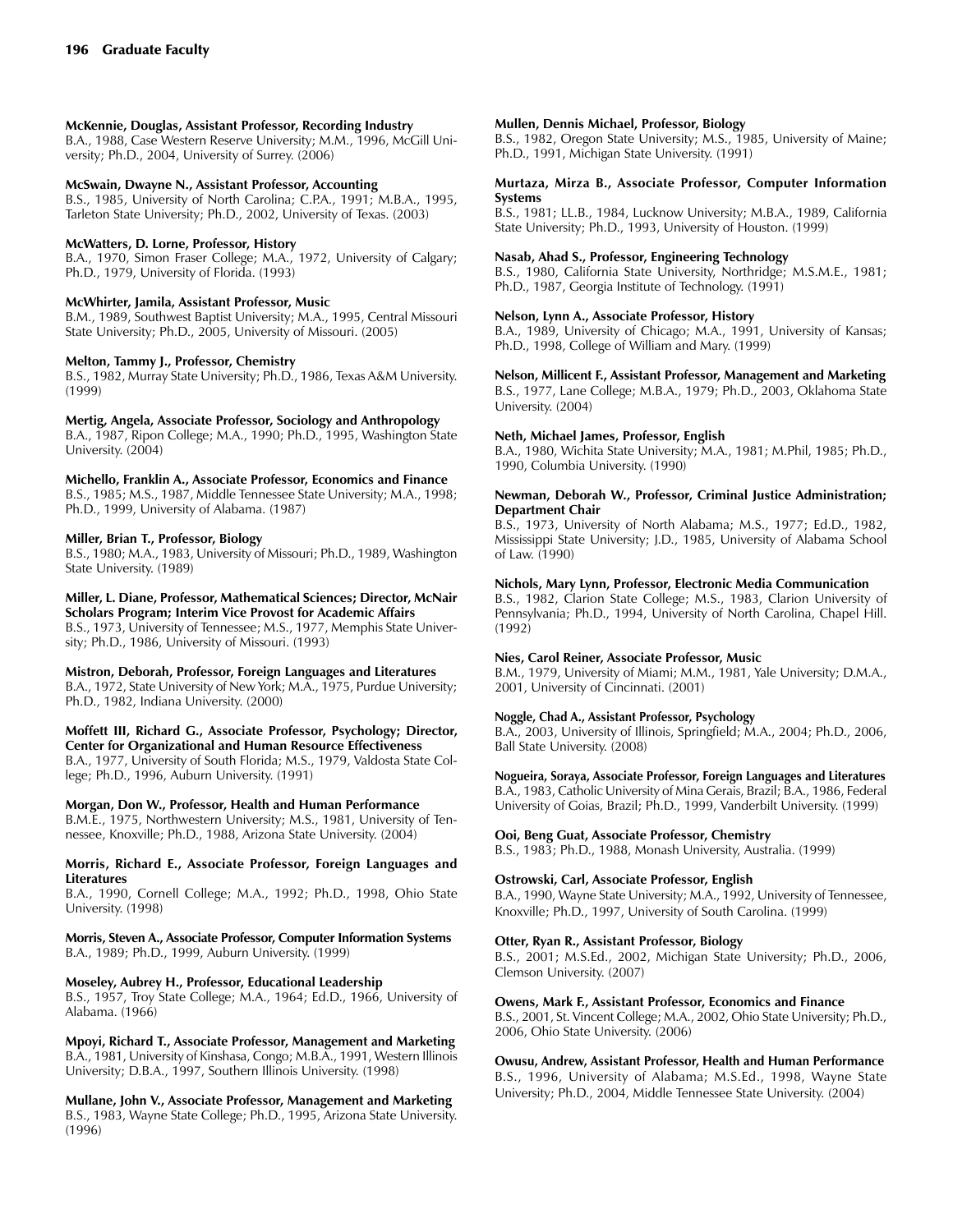### **Papini, Dennis R., Professor, Psychology; Department Chair**

B.S., 1979, Western Illinois University; M.A., 1982; Ph.D., 1984, West Virginia University. (2004)

### **Parsons, Lynn C., Professor, Nursing; School Director**

B.S.N., 1979; M.S.N., 1987, Northern Michigan University; D.S.N., 1995, University of Alabama, Birmingham. (1995)

### **Patten, Kathryn B., Associate Professor, Educational Leadership**

A.B., 1970, University of Michigan, Ann Arbor; M.S., 1983, Long Island University, C.W. Post Campus. (1999)

### **Patterson, Patricia M., Associate Professor, Chemistry**

B.S., 1975, Virginia State University; M.S.E., 1982; Ph.D., 1985, Case Western Reserve University. (1996)

#### **Penn, David A., Associate Professor, Economics and Finance; Director, Business and Economic Research Center, Jennings A. Jones College of Business**

B.A., 1976, Northeastern Oklahoma State University; M.A., 1978, University of Denver; Ph.D., 1984, University of Oklahoma. (2002)

### **Pennington, John, Associate Professor, Psychology**

B.S., 1989, University of Michigan; M.S., 1991; Ph.D., 1994, University of Florida. (1996)

### **Peres, Tanya M., Assistant Professor, Sociology and Anthropology**

B.A., 1995; M.A., 1997, Florida State University; Ph.D., 2001, University of Florida (2005)

### **Perry, Charles H., Professor, Engineering Technology; Chairholder, Russell Chair of Manufacturing Excellence**

B.S., 1966; M.S., 1969; Middle Tennessee State University; Ph.D., 1976, Vanderbilt University. (2004)

# **Perry, Tara L., Associate Professor, Health and Human Performance**

B.S., 1987; M.S., 1990, Georgia Southern University; Ph.D., 1994, Pennsylvania State University. (1999)

### **Petersen, Robert C., Professor, English**

B.A., 1966, State University of New York, Albany; M.A., 1968; Ph.D., 1980, Purdue University. (1984)

### **Pettey, Chrisila C., Professor, Computer Science**

B.S., 1978, David Lipscomb College; M.S., 1981, Middle Tennessee State University; Ph.D., 1990, Vanderbilt University. (1991)

### **Peyton, Marvin L., Professor, Educational Leadership**

B.A., 1971; M.S., 1974, Marshall University; Ed.D., 1989, University of Tennessee. (1990)

### **Pfeifer, Daniel, Professor, Recording Industry**

B.M., 1983, Middle Tennessee State University; M.A., 1987, Memphis State University. (1991)

### **Phelps, Amy J., Professor, Chemistry**

B.S., 1984, Berry College; M.S., 1988; Ph.D., 1990, Purdue University. (2001)

### **Phillips, Mary E., Assistant Professor, Accounting**

B.S., 1970, Texas Tech University; M.A., 1971, University of Rochester; M.B.A., 1993, Middle Tennessee State University. (2004)

### **Phillips, Philip, Associate Professor, English**

B.A., 1990, Belmont University; M.A., 1992; Ph.D., 1996, Vanderbilt University. (1999)

### **Piekarski, James L., Professor, Recording Industry**

B.F.A., 1989, University of Wisconsin, Milwaukee; M.M., 1991; D.M.A., 1994, University of North Texas. (1994)

### **Poirier, Sandra, Associate Professor, Human Sciences**

B.S., 1968, Florida State University; M.S., 1978, University of Arizona; Ed.D., 1998, Florida International University. (2005)

#### **Pondillo, Robert J., Associate Professor, Electronic Media Communication**

B.S.C., 1973, Ohio University; M.A., 1998, University of Wisconsin, Milwaukee; Ph.D., 2003, University of Wisconsin, Madison. (2001)

### **Powell, Dennis D., Professor, Criminal Justice Administration**

B.S., 1973, Indiana University; M.S., 1978, Southern Illinois University; Ph.D., 1980, Michigan State University. (1980)

#### **Prevost, Suzanne S., Professor, Nursing; Chairholder, National Health-Care Chair of Excellence in Nursing**

R.N. Diploma, 1980, South Side Hospital; B.S.N., 1982, Villa Maria College; M.S.N., 1986, Medical University of South Carolina; Ph.D., 1992, Texas Women's University. (1998)

#### **Pruitt, Lisa J., Associate Professor, History; Director, Gore Research Center**

B.A., 1986, University of Texas, Dallas; M.L.S., 1988; M.A., 1988, University of Maryland; Ph.D., 1998, Vanderbilt University. (1999)

### **Quarles, Jan P., Professor, Electronic Media Communication**

B.A., 1972; Ph.D., 1986, University of Tennessee, Knoxville. (1994)

### **Quarto, Christopher J., Associate Professor, Psychology**

B.S., 1983; M.A., 1984; Central Michigan University; Ph.D., 1992, University of Illinois, Urbana-Champaign. (1997)

#### **Quinn, Terrance J., Professor, Mathematical Sciences; Department Chair**

B.S., 1987; M.S., 1988; Ph.D., 1992, Dalhousie University. (2006)

### **Redditt, Richard S., Professor, Engineering Technology**

B.S., 1965; M.S., 1966, Northwest Louisiana State University; Ed.D., 1973, University of Tennessee. (1974)

### **Renfroe, Alicia M., Assistant Professor, English**

B.A., 1991; M.A., 1997; Ph.D., 2002, University of Tennessee; J.D., 1994, University of Florida. (2005)

### **Rennhoff, Adam D., Assistant Professor, Economics and Finance**

B.A., 1998, Bucknell University; M.A., 2000; Ph.D., 2006, University of Virginia. (2007)

### **Revell, Maria A., Professor, Nursing**

B.S.N., 1973, Tuskegee Institute; M.S.N., 1985, University of Alabama, Huntsville; D.S.N., 1992, University of Alabama, Birmingham. (2000)

### **Rice, Craig, Assistant Professor, Elementary and Special Education**

B.A., 1991; M.A., 1995, California State University; Ed.D., 1999, University of Maine. (2006)

# **Rice, Michael, Associate Professor, Foreign Languages and Literatures**

B.A., 1991, Eastern Kentucky University; M.A., 1994, University of Iowa; Ph.D., 2001, University of Cincinnati. (2006)

#### **Rich, Jeremy McMaster, Associate Professor, History**

B.A., 1993; M.A., 1994; Ph.D., 2002, Indiana University. (2006)

### **Richey, Linda H., Associate Professor, Human Sciences**

B.S., 1968; Ph.D., 1992, University of Tennessee. (1992)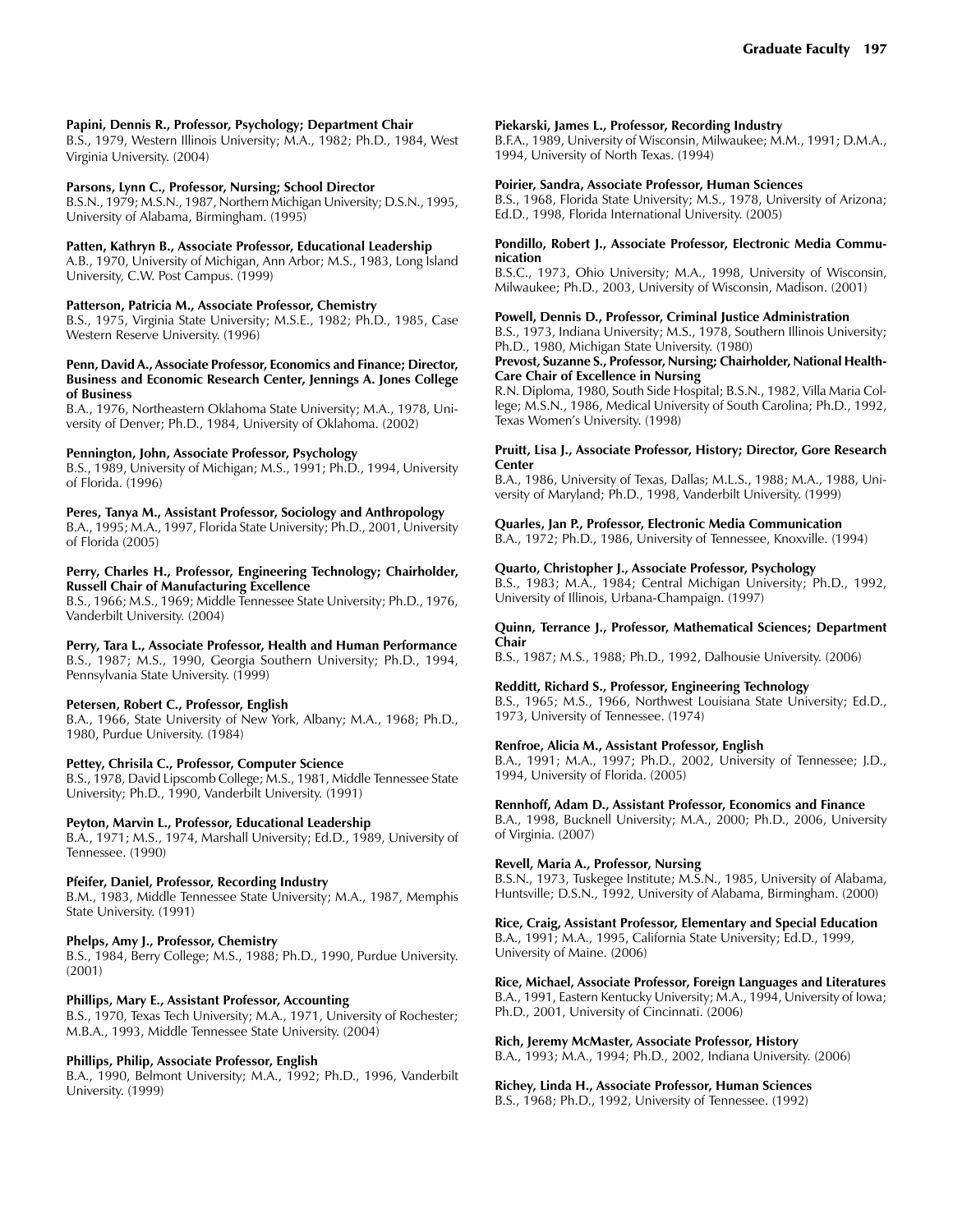### **Ridgley, Robyn L., Assistant Professor, Human Sciences**

B.S., 1994, Murray State University; M.Ed., 1999, Vanderbilt University; Ed.D., 2004, University of Kentucky. (2005)

### **Ring, Tracey R., Professor, Elementary and Special Education**

B.S., 1984; M.Ed., 1985, Middle Tennessee State University; Ed.D., 1992, Mississippi State University. (1992)

### **Riordan, George T., Professor, Music; Director, School of Music**

B.M., 1971, Michigan State University; M.M., 1975, Northwestern University; D.Mus., 1988, Florida State University. (2003)

#### **Roberts, Sherry J., Assistant Professor, Business Communication and Entrepreneurship**

B.A., 1976, Central Methodist College; M.S., 1988, Arkansas State University; Ph.D., 2003, University of Louisville. (2007)

### **Robertson, William M., Professor, Physics and Astronomy**

B.Sc., 1980, Imperial College, University of London; M.S., 1982; Ph.D., 1988, Purdue University. (1995)

**Rogers, Robert D., Associate Professor, Criminal Justice Administration**

B.A., 1972, University of Kentucky; M.A., 1975, University of Tennessee; M.S., 1978, Eastern Kentucky University; M.A., 1981; Ph.D., 1985, State University of New York, Albany. (1993)

### **Rosenmuller, Christoph, Assistant Professor, History**

M.A., 1998, University of Hamburg; Ph.D., 2003, Tulane University. (2004)

### **Rosing, Wayne C., Professor, Biology**

B.S., 1969, University of Wisconsin; Ph.D., 1975, University of Texas. (1980)

### **Rowe, David L., Professor, History**

B.A., 1969, Ithaca College; M.A., 1972; Ph.D., 1974, University of Virginia. (1981)

### **Rowell, Ginger H., Professor, Mathematical Sciences**

B.S., 1987, Birmingham-Southern College; M.A., 1991; Ph.D., 1995, University of Alabama. (2000)

### **Roy, Donald P., Associate Professor, Management and Marketing**

B.B.A., 1985, Mississippi State University; M.B.A., 1995, Mississippi College; Ph.D., 2000, University of Memphis. (2000)

### **Rupprecht, Nancy E., Professor, History**

B.A., 1965; M.A., 1967, University of Missouri, Columbia; Ph.D., 1982, University of Michigan. (1985)

### **Rusciolelli, Judith, Professor, Foreign Languages and Literatures**

A.B., 1962, University of Michigan, Ann Arbor; M.A., 1966, Middlebury College; Ph.D., 1981, University of California, Los Angeles. (1991)

#### **Rushlow, Kenneth R., Assistant Professor, Elementary and Special Education**

B.S., 1971, Middle Tennessee State University; M.Ed., 1978, Clemson University; Ed.D., 1999, Northwestern State University. (2004)

### **Rust, James O., Professor, Psychology**

B.S., 1967, Lehigh University; M.A., 1969, University of Richmond; Ph.D., 1973, University of Virginia. (1973)

### **Sadler, Kim C., Associate Professor, Biology**

B.S., 1976; M.S., 1979; Ed.S., 1999, Middle Tennessee State University; Ed.D., 2002, Tennessee State University. (1996)

### **Saksena, Divya, Associate Professor, English**

B.A., 1977; M.A., 1979, Delhi University; Ph.D., 2003, George Washington University. (2004)

### **Sanders, John W., Professor, Educational Leadership**

B.S., 1988; M.B.E., 1989; Ed.S., 1994, Middle Tennessee State University; Ed.D., 1996, Tennessee State University. (1994)

### **Sanger, Michael, J., Professor, Chemistry**

B.S., 1989, University of California, Davis; M.S., 1994; Ph.D., 1996, Iowa State University. (2002)

### **Sarkar, Medha S., Associate Professor, Computer Science**

B.S., 1987; M.C.A., 1990, Sardar Patel University; M.S., 1993; Ph.D., 1999, Queen's University. (2002)

### **Sauls, Jenny L., Professor, Nursing**

A.A., 1981, Middle Tennessee State University; B.S.N., 1984, Tennessee Technological University; M.S.N., 1988, Vanderbilt University; D.S.N., 2000, University of Alabama, Birmingham. (1992)

# **Sawyer, Diane, Professor, Elementary and Special Education; Chair-**

**holder, Katherine Murfree Chair of Excellence in Dyslexic Studies** B.S., 1960, Geneseo State College; M.S.E., 1963, Buffalo State College; M.A., 1965, Teacher's College Columbia; Ph.D., 1971, Cornell University. (1989)

### **Sayward, Amy L.S., Associate Professor, History; Department Chair**

B.A., 1991, St. Bonaventure University; M.S., 1993; Ph.D., 1998, Ohio State University. (1998)

### **Sbenaty, Saleh M., Professor, Engineering Technology**

B.S., 1980, Damascus University; M.S., 1985; Ph.D., 1991, Tennessee Technological University. (1993)

### **Schmidt, Stephen R., Professor, Psychology**

B.Ed., 1975, University of Virginia; M.S., 1977; Ph.D., 1980, Purdue University. (1988)

#### **Seipel, Scott J., Associate Professor, Computer Information Systems** B.B.A., 1985; Ph.D., 1998, University of Texas. (2000)

### **Seipelt, Rebecca L., Associate Professor, Biology**

B.A., 1991, Berea College; Ph.D., 1996, University of Kentucky. (1999)

### **Selva, Lance, Professor, Criminal Justice Administration**

A.B., 1972; J.D., 1975, University of Alabama; M.S., 1977; Ph.D., 1985, Florida State University. (1979)

### **Seo, Suk Jai, Associate Professor, Computer Science**

B.A., 1976, Hankuk University of Foreign Studies; M.S., 1986; Ph.D., 2001, University of Alabama, Huntsville. (2002)

### **Shearon, Stephen, Professor, Music**

B.M., 1977, Northwestern University; M.A., 1985; Ph.D., 1993, University of North Carolina, Chapel Hill. (1994)

### **Sheehan-Smith, Lisa M., Assistant Professor, Human Sciences**

B.S., 1981, Western Kentucky University; M.Ed., 1982; Ed.D., 2004, Vanderbilt University. (1997)

### **Shelar, Victoria Dawn, Professor, Health and Human Performance**

B.S., 1981, University of Florida; M.S., 1984, University of North Florida; Ph.D., 1988, University of Maryland. (1995)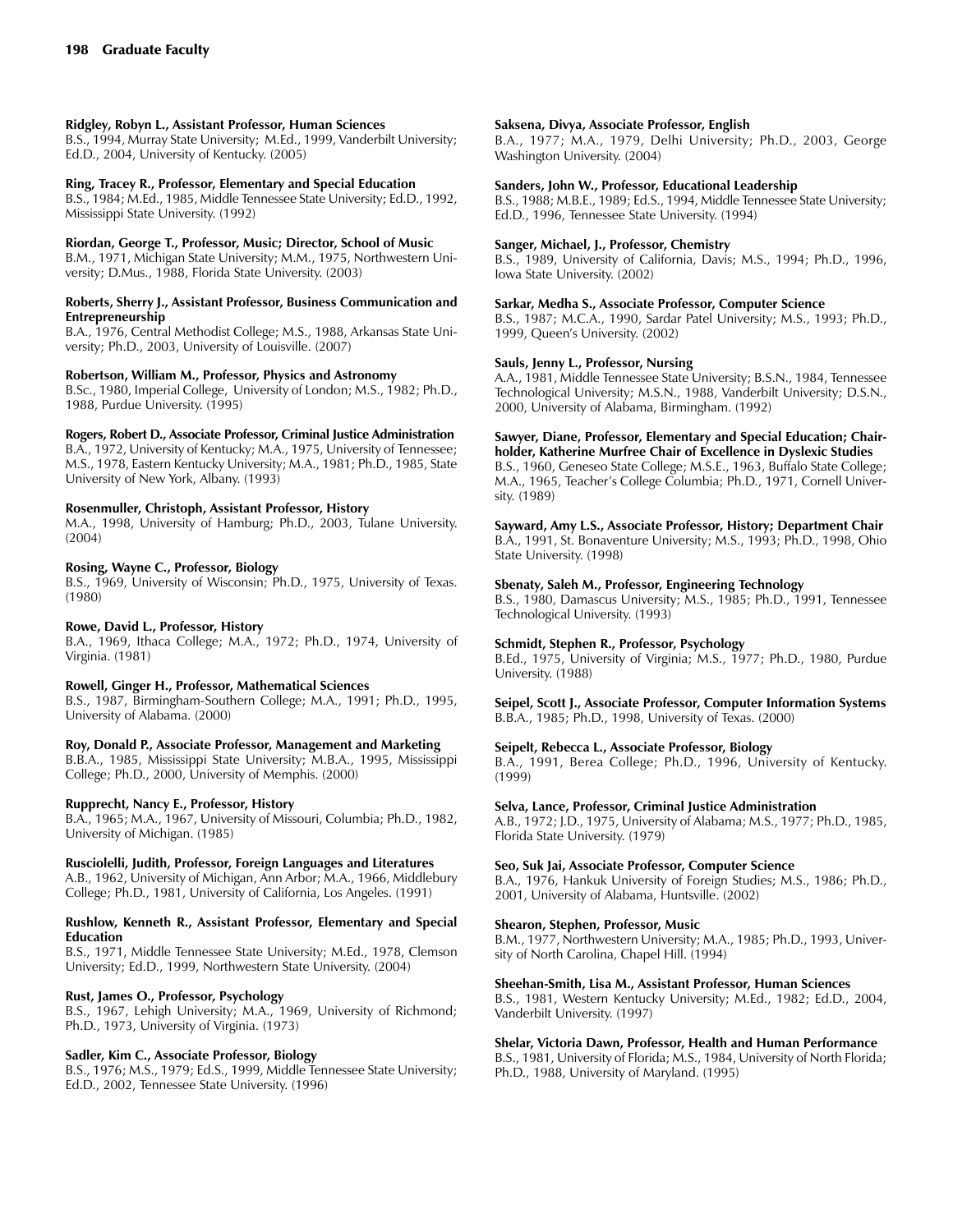### **Sherman, Theodore, Professor, English**

B.A., 1987, Covenant College; M.A., 1988, University of Central Florida; Ph.D., 1993, University of Southern Mississippi. (1993)

#### **Simmons, James R., Associate Professor, Music**

B.M., 1994, University of Wisconsin; M.M., 2002, Eastman School of Music. (2002)

#### **Singer, Marc G., Professor, Management and Marketing**

B.B.A., 1968, City College of New York; M.B.A., 1971, Baruch College of New York; Ph.D., 1973, University of Tennessee. (1990)

#### **Sinkala, Zachariah, Professor, Mathematical Sciences**

B.S., 1981, University of Zambia; M.S., 1986, University of Michigan; Ph.D., 1989, University of South Florida. (1990)

#### **Slicker, Ellen K., Professor, Psychology**

B.S.E., 1969; M.S.E., 1970, University of Kansas; Ed.S., 1983, University of Northern Colorado; Ph.D., 1991, Texas A&M University. (1992)

#### **Smith, Allison, Professor, English**

B.A., 1983; M.A., 1986, California State University; Ph.D., 1994, University of Illinois. (2002)

### **Smith, Kevin E., Professor, Sociology and Anthropology**

B.A., 1986; M.A., 1990; Ph.D., 1992, Vanderbilt University. (1994)

### **Smith, Vincent W., Professor, Business Communication and Entrepreneurship**

B.S., 1984; M.B.E., 1985, Middle Tennessee State University; Ed.D., 1994, Vanderbilt University. (1985)

#### **Smith-Walters, Cindi, Professor, Biology; Co-Director, Center for Environmental Education**

B.S., 1978, East Central State University; M.S., 1984; Ph.D., 1988, Oklahoma State University. (1993)

#### **Snead, Donald, Associate Professor, Educational Leadership**

B.S., 1975, Fort Valley State College; M.A.T., 1986, Western Kentucky University; Ed.D., 1999, University of Kentucky. (2000)

#### **Sokoya, S. Kim, Professor, Management and Marketing**

B.S., 1979; M.A., 1981; M.B.A., 1982, Eastern Illinois University; D.B.A., 1985, Mississippi State University. (1989)

#### **Solley, Bobbie A., Professor, Elementary and Special Education**

B.S., 1979, David Lipscomb College; M.A.E., 1982, University of Alabama; Ed.D., 1989, University of Georgia. (1991)

### **Sridhara, Basavapatna S., Professor, Engineering Technology**

B.S.M.E., 1978, Bangalore University; M.S.M.E., 1980, Indian Institute of Science; M.S.M.E., 1983, Stevens Institute of Technology; Ph.D., 1991, Auburn University. (1991)

#### **Stephens, David C., Assistant Professor, Mathematical Sciences**

B.S., 1999, Cumberland College; M.S., 2001; Ph.D., 2004, Vanderbilt University. (2004)

### **Stewart, Martin V., Associate Professor, Chemistry**

A.A., 1964, Oxford College; B.S., 1966, Emory University; Ph.D., 1979, University of Georgia. (1979)

#### **Stewart, William C., Professor, Biology**

B.S., 1987, North Carolina State University; Ph.D., 1994, East Carolina University. (1995)

#### **Stogner, Catherine, Associate Professor, Human Sciences**

A.S., 1971, East Tennessee State University; B.S., 1988, Columbus College; M.S., 1993; Ph.D., 1996, Utah State University. (1996)

### **Strawman, Thomas William, Professor, English; Department Chair**

B.S., 1973, Iowa State University; M.A., 1976, University of Kansas; Ph.D., 1986, University of Washington. (1989)

#### **Tang, Thomas L., Professor, Management and Marketing**

B.S., 1971, Chung Yuan University; M.A., 1977; Ph.D., 1981, Case Western Reserve University. (1983)

#### **Tate, James C., Associate Professor, Psychology**

B.S., 1982, College of Charleston; M.S., 1988; Ph.D., 1992, Auburn University. (1993)

#### **Taylor, Pamela, Associate Professor, Nursing**

B.S.N., 1977; M.Ed., 1982, University of Tennessee, Chattanooga; Ph.D., 1987, Columbia Pacific University; M.S.N., 1999, University of Tennessee, Chattanooga. (2007)

#### **Therrien, Kathleen M., Associate Professor, English**

A.B., 1987, College of Holy Cross; M.A., 1989; Ph.D., 1997, University of Delaware. (1998)

#### **Thomas, Joe G., Professor, Management and Marketing**

B.S., 1974; M.B.A., 1975, University of Missouri; Ph.D., 1983, Texas A&M University. (1986)

#### **Thomas, Paula B., Accounting Advisory Board Distinguished Professor, Accounting**

B.B.A., 1978; C.P.A., 1980; M.S., 1983, Middle Tennessee State University; C.M.A., 1984; D.B.A., 1987, Mississippi State University. (1983)

#### **Thomas, R. Earl, Professor, Management and Marketing**

B.A., 1972; M.A.T., 1974, Middle Tennessee State University; Ed.D., 1984, Vanderbilt University. (1989)

#### **Thomas, Shelley, Associate Professor, Foreign Languages and Literatures**

B.A., 1976, Clemson University; M.A., 1984, University of Suth Carolina; Ph.D., 1991, Purdue University. (1991)

#### **Tillery, Kenneth R., Professor, Management and Marketing**

B.S.I.M., 1967, Georgia Institute of Technology; M.B.A., 1972; Ph.D., 1985, Georgia State University. (1988)

#### **Traughber, Belinda, Professor, Psychology**

B.S., 1976, Vanderbilt University; M.A., 1977, Middle Tennessee State University; Ph.D., 1982, University of Kansas. (1982)

#### **True, Charlene, Assistant Professor, Educational Leadership**

B.S., 1969, Tennessee Technology University; M.A., 1974; Ed.S., 1975; Ed.S., 1981; Ed.D., 1982, University of Alabama. (2006)

#### **Ujcich Ward, Kimberly, Associate Professor, Psychology**

B.A., 1990, University of Tennessee, Knoxville; M.A., 1993; Ph.D., 1996, West Virginia University. (1995)

#### **Van Hein, Judith L., Professor, Psychology**

B.S., 1983, Carroll College; M.S., 1987; Ph.D., 1992, Georgia Institute of Technology. (1990)

#### **Veal, Mary Lou, Professor, Health and Human Performance**

B.S., 1967; M.Ed., 1977, University of North Texas; Ed.D., 1986, Teachers College, Columbia University. (2006?)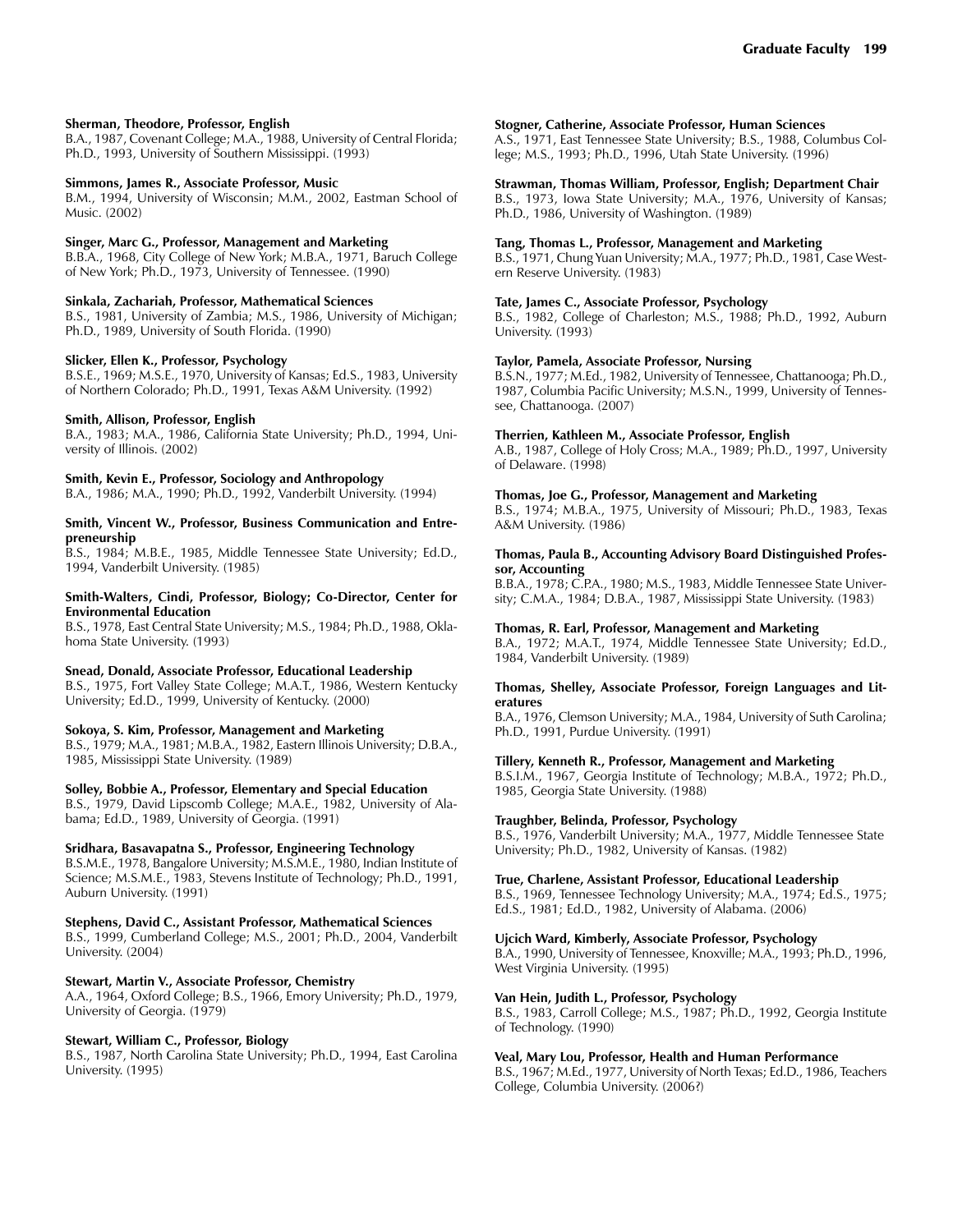### **Walck, Jeffrey L., Assistant Professor, Biology**

B.S., 1989, Cornell University; Ph.D., 1998, University of Kentucky. (1999)

**Waldrop, Phillip, Professor, Elementary and Special Education; Associate Dean, College of Education and Behavioral Science**

B.S., 1970; M.A., 1971; Ed.D., 1977, University of Alabama. (1989)

### **Walker, Dellmar, Professor, Human Sciences; Department Chair**

B.S., 1972, Middle Tennessee State University; M.S., 1974, University of Kentucky; R.D., 1973; Ph.D., 1986, University of Tennessee. (1978)

### **Wall, Patricia S., Assistant Professor, Accounting**

B.A., 1975; J.D., 1979; B.S., 1985, University of Tennessee; M.B.A., 1987, University of Tennessee, Chattanooga; Ed.D., 2004, Tennessee State University; C.P.A., 1992. (2003)

### **Wallace, J. Brandon, Associate Professor, Sociology and Anthropology; Director, Aging Studies**

B.A., 1985, Athens State College; M.A., 1987, Middle Tennessee State University; Ph.D., 1990, University of Florida. (1991)

### **Wallace, Monica A., Assistant Professor, Psychology**

B.A., 1979, University of North Carolina, Greensboro; M.Ed., 1998, University of South Florida; Ph.D., 2003, University of Tennessee, Knoxville. (2004)

### **Walsh, Dennis P., Associate Professor, Mathematical Sciences**

B.A., 1982; M.S., 1985, University of New Orleans; Ph.D., 1991, University of Southwestern Louisiana. (1991)



### **Ward, Cheryl B., Assistant Professor, Management and Marketing**

B.A., 1982, Morehead State University; M.B.A., 1988, East Carolina University; Ph.D., 2001, University of Kentucky. (1998)

### **Ward, Karen S., Professor, Nursing**

B.S.N., 1970; M.S.N., 1972, Vanderbilt University; Ph.D., 1988, Cornell University. (1995)

### **Ward, Terry J., Professor, Accounting**

B.B.A., 1981; M.B.A., 1982, Morehead State University; C.P.A., 1986; Ph.D., 1991, University of Tennessee. (1994)

### **Warren, William E., Professor, Management and Marketing**

B.S., 1958, Florence State College; M.S., 1962, University of Tennessee; D.B.A., 1985, Memphis State University. (1990)

### **Watts, Rebecca, Assistant Professor, Educational Leadership**

B.S., 1990, Louisiana Tech University; M.Ed., 1998; Ed.D., 2003, University of Louisiana, Monroe. (2006)

### **Weatherby, Norman, Professor, Health and Human Performance**

B.S., 1974; M.S., 1977, North Texas State University; Ph.D., 1983, Florida State University. (2000)

### **Webber, Gretchen R., Assistant Professor, Sociology and Anthropology**

B.S., 1986; M.B.A.,1989, University of Oklahoma; M.Ed., 1998; Ph.D., 2005, University of Texas. (2007)

### **Welborn, Cliff A., Assistant Professor, Management and Marketing**

B.S., 1988, Kansas State University; M.S., 1998, Auburn University; Ph.D., 2005, University of Texas, Arlington . (2006)

### **West, Carroll Van, Professor, History; Director, Center for Historic Preservation**

B.A., 1977, Middle Tennessee State University; M.A., 1978, University of Tennessee, Knoxville; Ph.D., 1982, College of William and Mary. (1985)

### **White, Raholanda, Associate Professor, Business Communication and Entrepreneurship**

B.S., 1980, Lambuth University; M.S., 1984, University of Memphis; Ph.D., 1990, University of Missouri, Columbia. (1990)

### **Williams, James H., Professor, History**

B.A., 1986, Westminster College; M.A., 1987, College of William and Mary; Ph.D., 1993, Vanderbilt University. (1996)

### **Williams, Jane L., Professor, Educational Leadership**

B.S., 1970; M.A., 1972; George Peabody College; Ed.D., 1983, East Tennessee State University. (1988)

### **Wilson, Debra R., Associate Professor, Nursing**

B.A., B.S.N., 1981, Lakehead University; M.S.N., 2002, Tennessee State University; Ph.D., 2006, Walden University. (2007)

### **Wilson, Linda Diane, Professor, Nursing**

B.S., 1975; M.S.N., 1978, University of Alabama, Birmingham; Ph.D., 1996, Georgia State University. (1996)

#### **Winborn, John Douglas, Associate Professor, Health and Human Performance**

B.S., 1976; M.S., 1988, Southern Connecticut State College; Ed.D., 1992, Tennessee State University. (1993)

### **Womack, Bob, Professor, Educational Leadership**

B.S., 1948, Middle Tennessee State College; M.A., 1952; Ed.D., 1956, George Peabody College. (1957)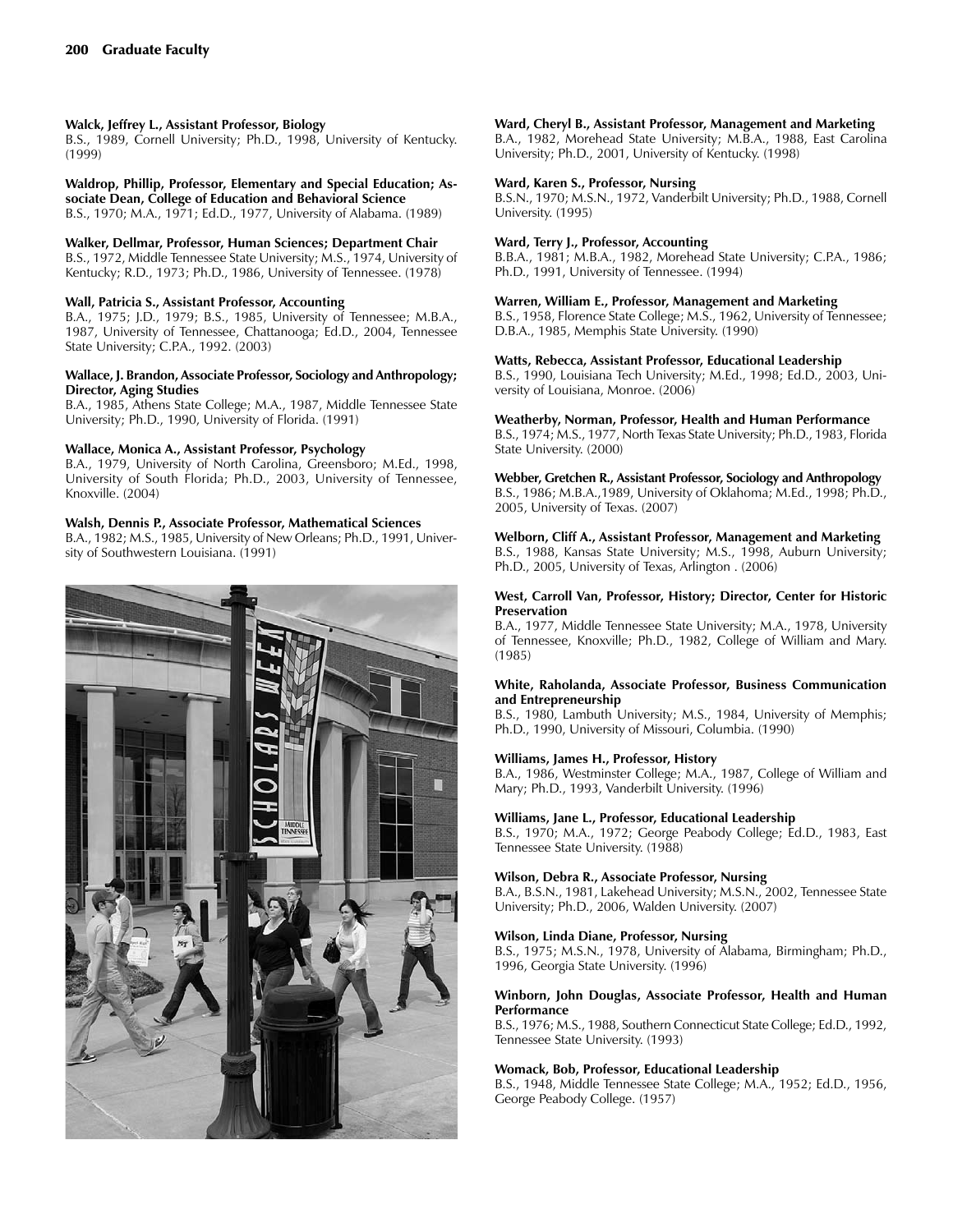### **Wood, Robert, Professor, Recording Industry**

B.M., 1969, Oklahoma Baptist University; M.M., 1974; D.M.A., 1981, University of North Texas. (1991)

#### **Woods, Louis, Assistant Professor, History**

B.A., 1999, State University of New York, Stony Brook; M.A., 2001; Ph.D., 2006, Howard University. (2007)

#### **Woodard, Jennifer Bailey, Assistant Professor, Electronic Media Communication**

B.S., 1991, Middle Tennessee State University; M.A., 1993, University of Georgia; Ph.D., 2003, Indiana University. (1993)

### **Wright, Stephen M., Professor, Biology**

B.A., 1978, Northwestern College; B.S., 1983; M.S., 1987; Ph.D., 1990, University of North Dakota. (1992)

### **Wulfsberg, Gary Paul, Professor, Chemistry**

B.S., 1966, Iowa State University; Ph.D., 1971, University of Wisconsin. (1981)

### **Xia, Yu (Amy), Assistant Professor, Management and Marketing**

B.E., 1994, Huazhong University of Science & Technology; M.E., 1997, Shanghai Jiaotong University; M.S., 2003; Ph.D., 2004, Washington State University. (2005)

### **Yelverton, William E., Professor, Music**

B.M., 1983, Berklee College of Music; M.M., 1985, University of Miami; D.Mus., 1990, Florida State University. (1989)

#### **Yoo, Jungsoon, Professor, Computer Science**

B.S., 1979, Ewha Women's University (Seoul, Korea); M.S., 1984, North Carolina State University; Ph.D., 1991, Vanderbilt University. (1991)

### **Yoo, Sung Kun, Professor, Computer Science**

B.S., 1973, Seoul National University; Ph.D., 1983; M.S., 1984, North Carolina State University. (1984)

### **Young, Barbara N., Professor, Educational Leadership**

B.A., 1971, University of Southwestern Louisiana; M.Ed., 1984, Louisiana State University; M.A.T., 1989; Ed.S., 1990, Middle Tennessee State University; Ed.D., 1993, Tennessee State University. (1991)

### **Yue, Jinfeng, Associate Professor, Management and Marketing**

B.S., 1983, Peking University; M.E., 1989, Northwestern Polytechnical University; M.B.A., 1995, University of Nebraska; M.S., Ph.D., 2000, Washington State University. (2001)

#### **Zamora, John M., Professor, Biology**

B.A., 1979, Columbia University; Ph.D., 1984, Auburn University. (1987)

### **Zengaro, Franco, Assistant Professor, Health and Human Performance**

B.A., 1990; M.S.E., 2001, Harding University; M.B.A., 1999, Leicester University; Ph.D., 2006, University of Alabama. (2006?)

### **Zha, Xiaoya, Professor, Mathematical Sciences**

B.S., 1982, Anhui University, China; M.S., 1984, Huazhong University of Science and Technology, China; M.S., 1990; Ph.D., 1993, Ohio State University. (1997)

### **Zhang, Ping, Assistant Professor, Mathematical Sciences**

B.S., 1993, Hebei Normal University; M.S., 1996, Yangzhou University; M.S., 2002; Ph.D., 2004, Memphis Sate University. (2004)

### **Zietz, Joachim, Professor, Economics and Finance**

M.A., 1978; Ph.D., 1981, University of Gottingen. (1989)

#### **Zijlstra, Rebecca C., Professor, Mathematical Sciences**

B.S., 1979; M.S., 1981, Middle Tennessee State University; Ph.D., 1990, Auburn University. (1990)

# **Retired Graduate Faculty**

*The two dates in parentheses indicate the years of service.*

### **Arters, Jack D., Professor Emeritus, Educational Leadership**

B.S., 1959, Bluffton College; M.A., 1961, Marshall University; Ed.D., 1967, University of Tennessee; Postdoctoral Study, University of Wyoming. (1967-95)

#### **Arthur, Hattie Lamb, Professor, Home Economics; Department Chair**

B.S., 1957, Baylor University; M.S., 1964; Ed.D., 1969, Texas Woman's University. (1974-85)

#### **Aseltine, Gwen, Assistant Professor, Sociology, Anthropology, and Social Work**

Work A.B., 1961, Elmhurst College; M.A., University of South Florida; Ed.S., 1972; Ph.D., 1977, George Peabody College. (1967-81)

#### **Balch, Billy W., Professor Emeritus, Economics and Finance**

B.S., 1959, Florence State College; M.B.A., 1960; Ph.D., 1968, University of Alabama. (1964-98)

#### **Ballou, Ralph, Professor Emeritus, Health, Physical Education, Recreation, and Safety**

B.S., 1949; M.S., 1956, Springfield College; Ph.D., 1965, University of Oregon. (1968-96)

### **Barlow, Sarah F., Professor Emerita, Biology**

B.S., 1959; M.A., 1963; Ed.S., 1985, Middle Tennessee State University; Ed.D., 1991, Vanderbilt University. (1979-2003)

#### **Beers, George, Professor, Mathematical Sciences**

B.S., 1955; M.Ed., 1960, University of Florida, M.A., 1963, University of Illinois; Ed.D., 1967, University of Florida. (1966-96)

#### **Bergman, Race P., Professor, Elementary and Special Education; Interim Department Chair**

B.S., 1961, State University College, Geneseo, New York; M.A., 1967; Ed.D., 1974, University of Rochester. (1973-2002)

#### **Berry, Mary Tom, Professor Emerita, Elementary and Special Education**

A.B., 1946, Blue Mountain College; M.A., 1950, Mississippi Southern College; Ph.D., 1961, University of Alabama. (1960-94)

#### **Brashears, Elizabeth, Professor Emerita, Elementary and Special Education**

B.S., 1943, Mississippi State College for Women; M.Ed., 1962, University of Southern Mississippi; Ed.D., 1969, University of Tennessee. (1969-90)

### **Brooks, James T., Professor, Speech and Theatre; Associate Dean, College of Liberal Arts**

B.A., 1965, Appalachian State University; M.A., 1967; Ph.D., 1974, University of Florida. (1969-2000)

#### **Brookshire, Jerry H., Professor, History**

A.B., 1965, University of Georgia; M.A., 1967; Ph.D., 1970, Vanderbilt University. (1972-2007)

#### **Burford, Anna M., Professor, Business Education, Marketing Education, and Office Management**

B.S., 1964; M.A., 1967, Western Kentucky University; Ph.D., 1979, Ohio State University. (1981-2000)

#### **Carlson, Keith, Professor, Psychology**

B.A., 1964, Eureka College; M.S., 1968; Ed.D., 1970, Northern Illinois University. (1970-2003)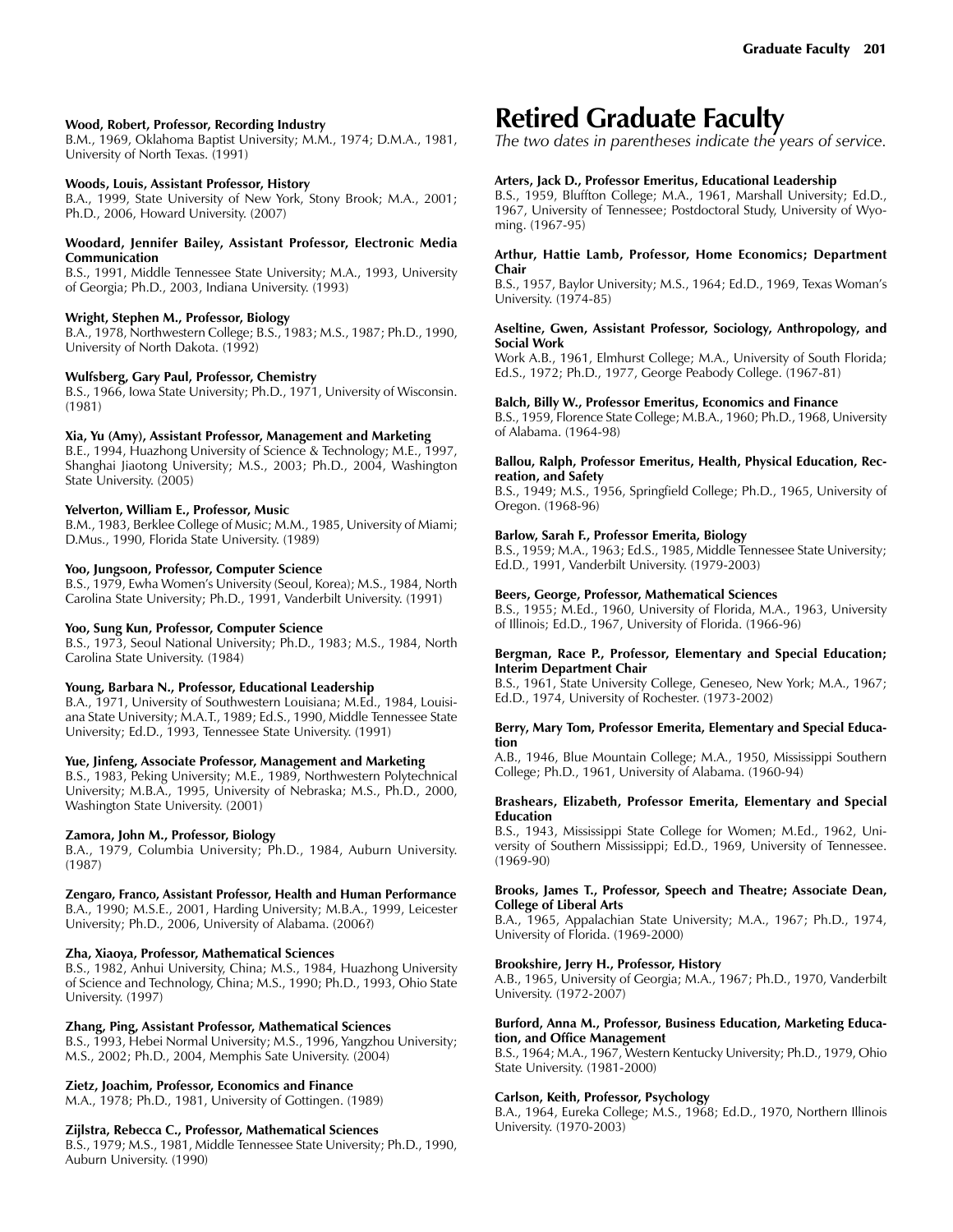### **Carson, Frances E., Associate Professor, Nursing**

R.N., 1957, North Carolina Baptist Hospital School of Nursing; B.S.N.E., 1960, Florida State University; M.N., 1967, Emory University. (1989-2000)

### **Chandler, Clay M., Professor Emeritus, Biology**

B.S., 1950, Bethel College; M.A., 1954, George Peabody College; Ph.D., 1965, Indiana University. (1970-92)

### **Clark, Roy W., Professor Emeritus, Chemistry**

B.S., 1957, Middle Tennessee State College; M.S., 1959; Ph.D., 1965, Louisiana State University. (1963-96)

#### **Cole, Janice D., Assistant Professor, Business Education, Marketing Education, and Office Management**

B.S.B.A., 1976; M.S., 1982; Ph.D., 1996, University of Tennessee. (2001-2006)

#### **Corlew, Robert E., Professor Emeritus, History; Vice President for Academic Affairs**

B.S., 1945, Austin Peay State College; M.A., 1949, Vanderbilt University; Ph.D., 1954, University of Alabama. (1949-90)

#### **Curry, Donald L., Professor, Biology; Vice Provost for Research and Dean, College of Graduate Studies**

A.B., 1963, Sacramento State College; Ph.D., 1967, University of California, San Francisco. (1995-2003)

### **Davenport, Harold, Professor, Educational Leadership**

B.S., 1957; M.A., 1959, Appalachian State; Ed.D., 1970, University of Tennessee. (1970-96)

#### **Davidson, Phyllis M., Professor, Human Sciences; Interim Director, Professional Laboratory Experiences**

B.S., 1964, Tennessee Technological University; M.A., 1970, Tennessee Technological University; Ph.D., 1985, University of Tennessee. (1995-2002)

### **Douthit, James C., Professor Emeritus, Management and Marketing**

B.S.B.A., 1958; M.B.A., 1959, University of Arkansas; D.B.A., 1973, Mississippi State University. (1964-96)

#### **Drennan, Henry Dalton, Professor Emeritus, Business Education, Marketing Education, and Office Management**

B.S., 1952; M.A., 1956; Ed.S., 1963, George Peabody College; Ed.D., 1969, University of Mississippi. (1961-97)

### **Dunne, Michael F., Professor Emeritus, English**

B.A., 1964, Fordham University; M.A., 1966; Ph.D., 1969, Louisiana State University. (1969-2006)

# **Durham, Charles, Professor Emeritus, English**

B.S., 1963, Middle Tennessee State College; M.A., 1964; Ph.D., 1969, Ohio University. (1966-98)

### **Essex, Frank W., Professor Emeritus, Political Science**

A.B., 1966; M.A.T., 1967; Ph.D., 1978, Vanderbilt University. (1967-93).

#### **Fullerton, Ralph O., Jr., Professor Emeritus, Geography and Geology; Department Chair**

A.B., 1960, University of Kentucky; M.S., 1962; Ed.D., 1971, Indiana University. (1963-97)

### **Ginanni, Francis R., Professor Emeritus, English**

A.B., 1960, San Jose State College; M.A., 1964, University of Virginia; Ph.D., 1970, Auburn University. (1964-94)

#### **Gould, Richard H., Professor Emeritus, Engineering Technology and Industrial Studies; Department Chair**

B.S., 1952; M.S., 1955, University of Mississippi; Ed.D., 1973, University of Tennessee, Knoxville. (1966-95)

### **Grubbs, David, Professor Emeritus, Political Science**

A.B., 1951, Maryville College; M.A., 1953, University of Tennessee; Ph.D., 1961, University of Pennsylvania. (1966-94)

#### **Harrison, Joyce S., Professor, Human Sciences**

B.S., 1968, University of Tulsa; M.S., 1974; Ed.D., 1979, University of Tennessee; C.F.P., 1988. (1978-2004)

#### **Hart, William S., Associate Professor, Management and Marketing**

B.S., 1953; M.S., 1957, Kansas State Teachers College; Ph.D., 1969, University of Florida. (1986-2003)

### **Harvin, Laurence, Professor, Music**

B.M., 1964, University of Alabama; M.M., 1966, University of Oklahoma; D.M.A., 1972, Florida State University. (1966-99)

### **Heritage, Jeannette, Professor, Psychology**

B.S., 1953, Auburn University; M.A., 1969, University of South Alabama; Ph.D., 1971, University of Southern Mississippi. (1971-2003)

# **Hodge, Harry F., Professor, Psychology**

B.S., 1959; M.S., 1960, University of Tennessee, Knoxville; Ed.D., 1963, Auburn University. (1980-93)

#### **Hooper, Ernest Walter, Professor Emeritus, History**

B.S., 1942, Middle Tennessee State College; M.A., 1949; Ph.D., 1957, University of North Carolina. (1960-82)

### **Howard, Charles Edwin, Professor Emeritus, English**

B.S., 1947, Troy State Teachers College; M.A., 1948, George Peabody College; Ph.D., 1959, Vanderbilt University. (1951-84)

### **Hull, Geoffrey P., Professor, Recording Industry**

B.S., 1968, Georgia Institute of Technology; J.D., 1971, University of Virginia Law School; M.B.A., 1980, Middle Tennessee State University. (1977-2007)

### **Kawahito, Kiyoshi, Professor, Economics and Finance**

B.S., 1963, Oklahoma City University; M.B.A., 1965; Ph.D., 1971, University of Maryland. (1971-2007)

### **Kyle, Reuben, Professor Emeritus, Economics and Finance**

B.S., 1963, Georgia Institute of Technology; M.B.A., 1967, University of Alabama; Ph.D., 1972, University of Tennessee. (1972-2006)

### **McClellan, Powell, Professor, Health and Human Performance**

B.S., 1962, Arkansas Polytechnic College; M.Ed., 1966; Ed.D., 1969, University of Arkansas. (1970-2006)

### **Messier, Ronald, Professor Emeritus, History**

B.A., 1966, University of Rhode Island; M.A., 1968; Ph.D., 1972, University of Michigan. (1972-2004)

### **Morris, Larry W., Professor, Psychology; Department Chair**

B.A., 1966, Arlington State College; Ph.D., 1969, Vanderbilt University. (1969-2003)

#### **Mueller, Hans G., Professor Emeritus, Economics and Finance**

A.B., 1955, University of Washington; Ph.D., 1968, Vanderbilt University. (1961-93)

### **Naylor, Tom L., Professor Emeritus, Music**

B.S., 1961, Bob Jones University; M.A., 1962, Appalachian State University; M.M., 1969; D.M., 1973, Indiana University. (1967-98)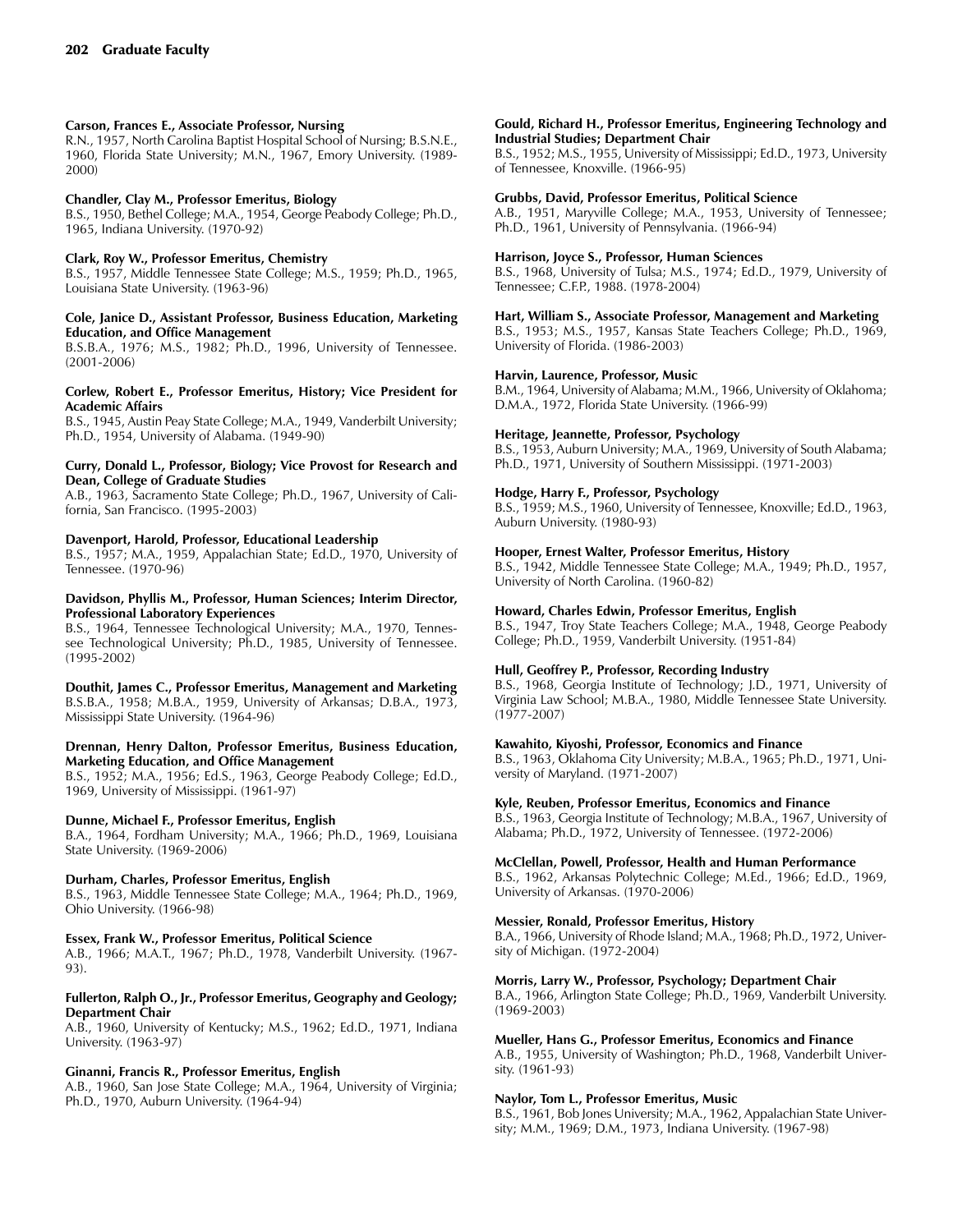#### **Neal, James H., Professor Emeritus, History**

B.S., 1958; M.A., 1963, University of Houston; Ph.D., 1971, Vanderbilt University. (1968-99)

#### **Ordoubadian, Reza, Professor, English**

B.A., 1954, Teheran University; Graduate Study, Duke University, Vanderbilt University; M.A., 1965; Ph.D., 1968, Auburn University. (1962-89)

#### **Penny, Guy, Professor Emeritus, Health, Physical Education, Recreation, and Safety; Director, The Wellness Center**

B.S., 1950; M.Ed., 1958, University of Mississippi; Ed.D., 1970, University of Southern Mississippi. (1970-93)

#### **Penrod, William, Professor Emeritus, Psychology**

B.A., 1951, Carson-Newman College; M.S., 1959, University of Miami; Ph.D., 1962, University of Florida. (1970-93)

#### **Phillips, E. Ray, Professor, Mathematical Sciences; Associate Dean, College of Graduate Studies; Interim Dean, College of Basic and Applied Sciences**

B.S., 1966, Middle Tennessee State University; M.A., 1968, University of Arkansas; Ph.D., 1971, Purdue University. (1990-2003)

#### **Phillips, Robert E., Associate Professor, Aerospace**

B.S., 1962; M.Ed., 1973, Middle Tennessee State University; FAA Airframe and Powerplant Certificate, 1982. (1982-2003)

#### **Porter, T. Coy, Professor, Foreign Languages**

B.A., 1944, Harding College; M.A., 1946; Ph.D., 1968, Vanderbilt University. (1964-85)

#### **Raper, Elmer, Professor, Education**

A.B., 1946, University of Chattanooga; M.S., 1950; Ed.D., 1957, University of Tennessee. (1957-74)

#### **Reeder, Ernestine N., Professor Emerita, Human Sciences; Department Chair**

B.S., 1959, East Carolina College; M.S., 1962, University of Tennessee; Ed.S., 1972, George Peabody College; Ph.D., 1977, University of Tennessee. (1972-94)

#### **Renn, Walter F., Professor Emeritus, History**

B.S., 1958, University of Miami; M.A., 1967; Ph.D., 1970, Florida State University. (1992-2004)

#### **Rogers, Walter B., Professor, Economics and Finance**

B.S., 1951, Texas Technological University; M.S., 1953, University of Arizona; Ph.D., 1959, Oklahoma State University. (1981-99)

#### **Rolater, Frederick S., Professor Emeritus, History**

A.B., 1960, Wake Forest College; M.S., 1963; Ph.D., 1970, University of Southern California. (1967-2000)

#### **Sakas, Joseph, Associate Professor, Youth Education and School Personnel Services**

B.S., 1962; M.A., 1963, Austin Peay State University; Ed.D., 1967, George Peabody College. (1966-84)

### **Schukert, Michael A., Professor, Aerospace**

B.A., 1963, University of Arizona; M.Ed., 1969, University of Florida; Ph.D., 1976, Ohio University. (1988-2000)

#### **Scott, Dan, Professor Emeritus, Chemistry and Physics; Department Chair**

B.S., 1950, Middle Tennessee State College; M.A., 1954; Ph.D., 1963, George Peabody College. (1955-92)

#### **Self, Helen H., Assistant Professor, Elementary and Special Education**

B.A., 1949, University of Alabama; M.Ed., 1962, Auburn University; Ed.D., 1969, University of Alabama. (1972-81)

#### **Sikes, Lewright, Professor Emeritus, History**

A.B., 1966, Maryville College; M.A., 1968; Ph.D., 1973, University of Tennessee, Knoxville. (1969-96)

#### **Smith, Patricia H. Grimes, Associate Professor, Educational Leadership** B.A., 1959, Hunter College; M.Ed., 1972; M.Ed., 1974; Ed.S., 1976; Ed.D., 1982, Florida Atlantic University. (1998-2003)

#### **Steward, James F., Professor Emeritus, Business Education, Marketing Education, and Office Management**

B.S., 1969, Memphis State University; M.A., 1971, George Peabody College; Ed.D., 1982, Vanderbilt University. (1982-2000)

#### **Strobel, Katherine B., Professor Emerita, Health, Physical Education, Recreation, and Safety**

B.S., 1952, Delta State Teachers College; M.A., 1954, Texas State College for Women; Ph.D., 1986, Texas Women's University. (1971-96)

#### **Terrell, R. Paul, Professor, Geography and Geology**

B.S., 1937, Western Kentucky; M.A., 1941, George Peabody College; Ph.D., 1949, Clark University. (1969-80)

#### **Thweatt, Joe Mack, Professor Emeritus, Computer Science**

B.A., 1961, David Lipscomb College; M.A., 1962, Middle Tennessee State College; Ed.S., 1986, Middle Tennessee State University; Ed.D., 1988, Tennessee State University. (1965-2006)

#### **Todd, Fowler I., Professor Emeritus, Management and Marketing**

B.S., 1940, Murray State Teachers College; M.A., 1956, George Peabody College; Ph.D., 1965, University of Illinois. (1965-83)

### **Trent, Sheri, Professor, Elementary and Special Education**

B.S., 1972, Middle Tennessee State University; M.Ed., 1975, University of Mississippi; Ph.D., 1982, George Peabody College. (1989-2007)

### **VanDervort, Thomas R., Professor Emeritus, Political Science**

A.B., 1960, University of Tennessee; M.A., 1962, Tufts University; Ph.D., 1967, University of Tennessee. (1963-98)

#### **Vickrey, Thomas L., Professor, Mathematics and Statistics**

B.S., 1952; M.A., 1960, University of Oklahoma; Ed.D., 1968, Oklahoma State University. (1969-90)

#### **Wall, B.J., Associate Professor, Engineering Technology and Industrial Studies**

B.S., 1956; M.S., 1973, University of Tennessee; P.E., 1974. (1980-2000)

#### **Wasson, Woodrow, Professor, Sociology, Anthropology, and Social Work**

A.B., 1939; M.A., 1940, Vanderbilt University; B.D., 1942; Ph.D., 1947, University of Chicago; M.L.S., 1967, George Peabody College. (1969-80)

### **Wells, Marion R., Professor Emeritus, Biology**

B.S., 1960; M.A., 1963, Memphis State University; Ph.D., 1971, Mississippi State University. (1964-2002)

#### **West, W. Beryl, Professor Emeritus, Psychology**

B.S., 1953, West Texas State College; M.Div., 1956; Th.M., 1962, Southwestern Baptist Theological Seminary; M.Ed., 1965; Ed.D., 1969, North Texas State University. (1969-2006)